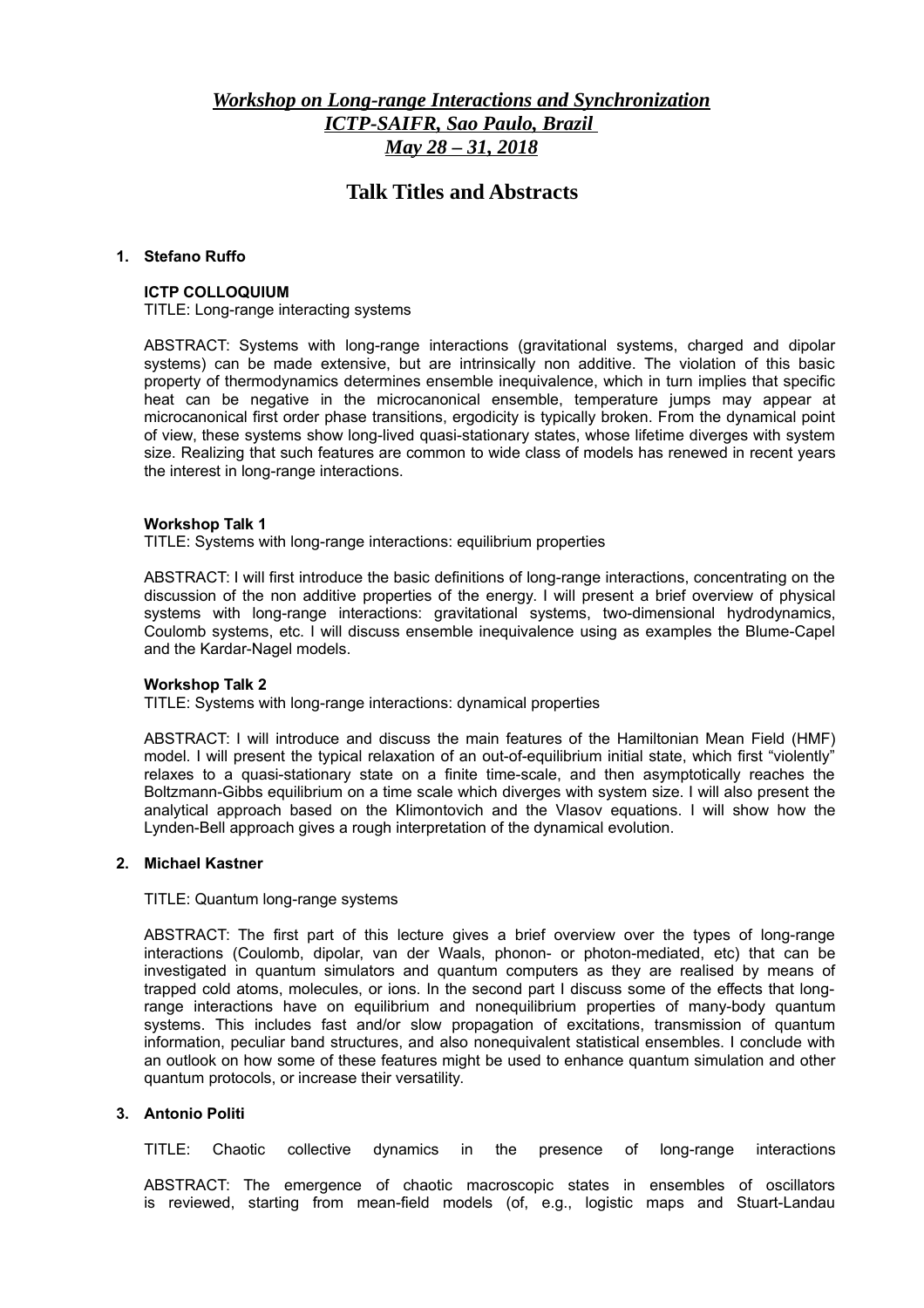oscillators) and moving to one-dimensional systems with long-range interactions. The dependence of the complexity of the collective dynamics on the (power-law) decay rate is explored, showing that the mean-field chaos persists over a finite interval of values transforming itself into a sort "hydrodynamic" phenomenon, which affects long spatial scales. At variance with the standard hydrodynamic properties induced by conservation laws, here the corresponding time scales do not scale with the system size. Finally, the existence of a critical value separating collective chaos from standard spatio-temporal chaos is discussed.

### **4. Robin Kaiser**

TITLE: Long range dipole dipole coupling in cold atoms: from Anderson Localisation to Dicke subradiance and back

ABSTRACT: The quest for Anderson localization of light is at the center of many experimental and theoretical activities. Cold atoms have emerged as interesting quantum system to study coherent transport properties of light. Initial experiments have established that dilute samples with large optical thickness allow studying weak localization of light, which has been well described by a mesoscopic model.

Recent experiments on light scattering with cold atoms have shown that Dicke super- or subradiance occurs in the same samples, a feature not captured by the traditional mesoscopic models. The use of a long range microscopic coupled dipole model allows to capture both the mesoscopic features of light scattering and Dicke super- and subradiance in the single photon limit.

In this lecture, I will review experimental and theoretical state of the art on the possibility of Anderson localization of light by cold atoms.

### **5. Arkady Pikovsky**

TITLE: Hierarchy of synchronization models

ABSTRACT: In this lecture I discuss how synchronization phenomena can be described with models of different complexity. First I outline the phase reduction method and elementary properties of phase locking and frequency entrainment of two coupled oscillators with noise. In the second part I describe analytical methods suitable for description of synchronization in mean-field models.

### **6. Julien Barre**

TITLE: Large Deviations, long-range interactions and synchronization (?)

ABSTRACT: Large deviation theory is quickly becoming a fundamental tool for statistical physicists. It is in particular especially well suited to study long range interacting systems, both their stationary and dynamical properties. In these two lectures, I will first introduce at a simple level the key concepts and tools of large deviation theory. This will be enough to explain in detail why and how it can be used to tackle various questions on long range interacting system: I will give a few concrete cases. In comparison, large deviations seem to play a less central in the literature on synchronization of complex systems. Could there be some new territory to explore? I will present and discuss some examples.

### **7. Ram Ramaswamy**

TITLE: Patterns of synchrony in modular networks of coupled oscillators

ABSTRACT: We consider phase oscillators on modular networks, with general nonlinear coupling and distributed time delays. On a bipartite network, phase-locked solutions arise with oscillators in each partition being perfectly synchronized among themselves but with a phase difference between partitions. As a function of the mean time delay, the system exhibits hysteresis, phase flips, final state sensitivity, and an extreme form of multistability where the numbers of stable in-phase and antiphase synchronous solutions with distinct frequencies grow without bound. Similar behaviour is obtained in networks of Landau-Stuart oscillators as well. In the absence of time delay such states are not observed in phase oscillators.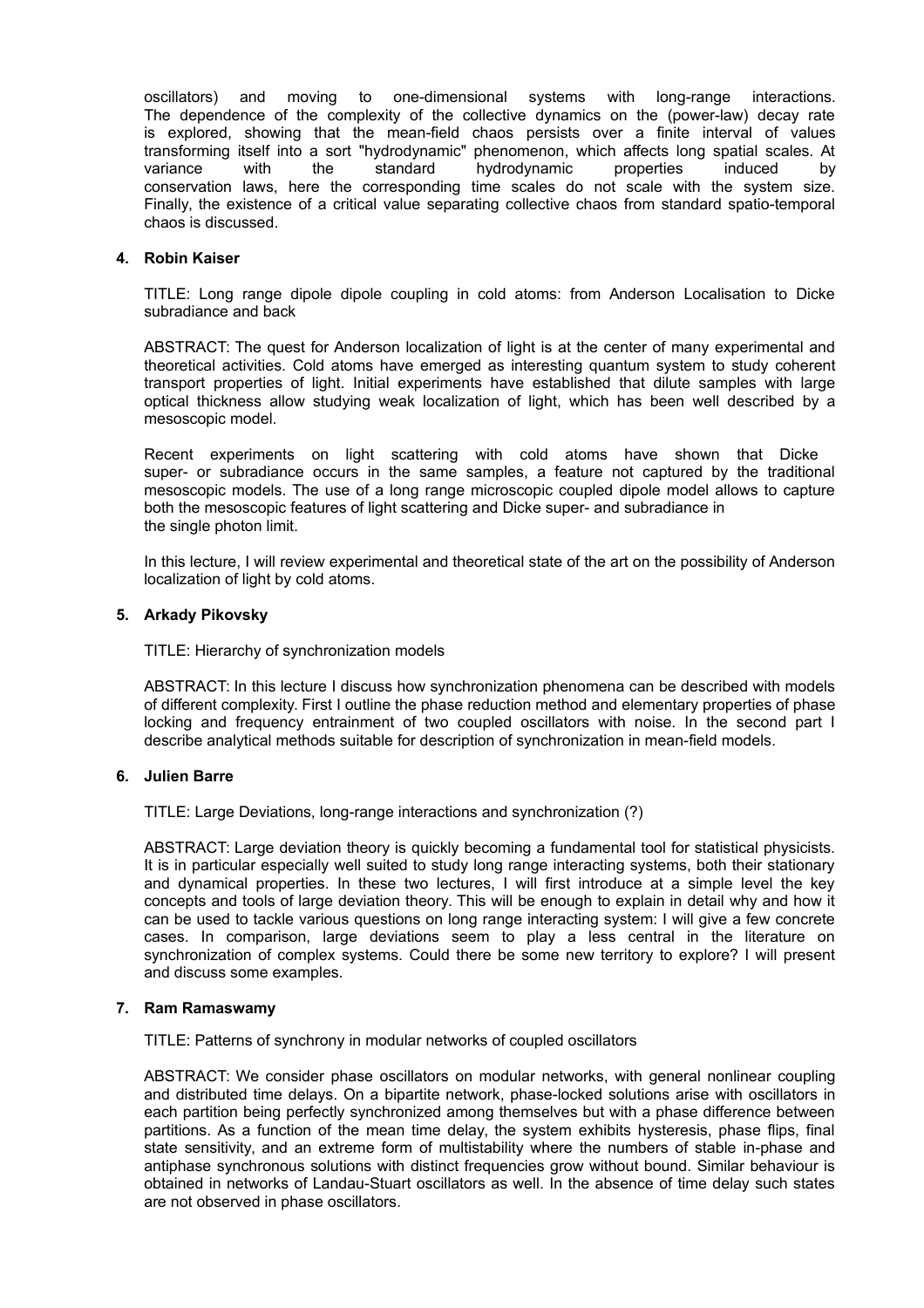For nonlocally coupled phase oscillators in a modular network, there can be a number of different dynamical states. In addition to global synchrony there can also be modular synchrony when each module can synchronize separately to a different frequency. There can also be multicluster frequency chimeras, namely coherent domains consisting of modules that are separately synchronized to different frequencies, coexisting with modules within which the dynamics is desynchronized. The Ott-Antonsen ansatz can be applied in order to reduce the effective dimensionality and thereby carry out a detailed analysis.

### **8. Anna Zakharova**

TITLE: Chimera patterns: interplay of dynamics, structure, noise, and delay

ABSTRACT: Time delay and stochasticity arise naturally in real-world systems. The interplay of time delay with network topology, nonlinearity, and noise leads to a plethora of complex phenomena with applications to various fields. We investigate peculiar partial synchronization patterns, chimera states. These hybrid states are made up of spatially separated domains of synchronized and desynchronized behavior. They arise surprisingly in networks of identical units and symmetric coupling topologies. We analyze different chimera types occurring in paradigmatic models of nonlinear dynamics, the Stuart-Landau oscillator and the FitzHugh-Nagumo model. In particular, we investigate amplitude chimeras, chimera death and coherence-resonance chimeras. We focus on the role of time delay and stochasticity for these synchronization-question of robustness and control of chimera states. Moreover, we demonstrate how noise and time delay can induce new dynamical behavior.

### **9. Ricardo Luiz Viana**

TITLE: Synchronization in populations of oscillators with coupling mediated by the diffusion of a chemical substance

ABSTRACT: We investigate the transition to phase and frequency synchronization in a onedimensional chain of phase oscillator cells where the coupling is mediated by the local concentration of a chemical which can diffuse in the inter-oscillator medium and it is both secreted and absorbed by the oscillator cells, influencing their dynamical behavior. This coupling has the advantage of having a tunable parameter which makes it possible to pass continuously from a global (all-to-all) to a local (nearest-neighbor) coupling form. We have verified that synchronous behavior depends on the coupling strength and coupling length.

### **10. Oleh Omelchenko**

TITLE: Chimera states in spatially extended systems with nonlocal coupling

ABSTRACT: This talk will give an overview of the chimera states which appear as coherenceincoherence patterns in systems of nonlocally coupled phase oscillators. I will describe the continuum limit approach to these states, their typical bifurcations and their stability properties as a function of the system dimension and of the system parameters. It will be shown how these results can be used to control chimera states and to reveal the relationship between system design and the type of chimera states which are observed.

### **11. Tarcisio Filho**

TITLE: Simulating long-range systems on a GPU

ABSTRACT: We will discuss in this tutorial how to perform efficient numeric simulations of systems with long-range interactions using Graphic Processing Units (GPUs), with a focus on molecular dynamics and the numerical solution of the Vlasov equation. For molecular dynamics we consider implementations of both Symplectic and Runge-Kutta integrators, with applications ranging from the Hamiltonian Mean Field model to 3D self-gravitating systems. For the Vlasov equation we consider a semi-lagrangian method for 1D systems. We will discuss key concepts in parallel algorithms and a few important issues including efficient memory management.

### **12. Mustansir Barma**

### TITLE: **Stochastic Evolution of Interacting Particle Systems**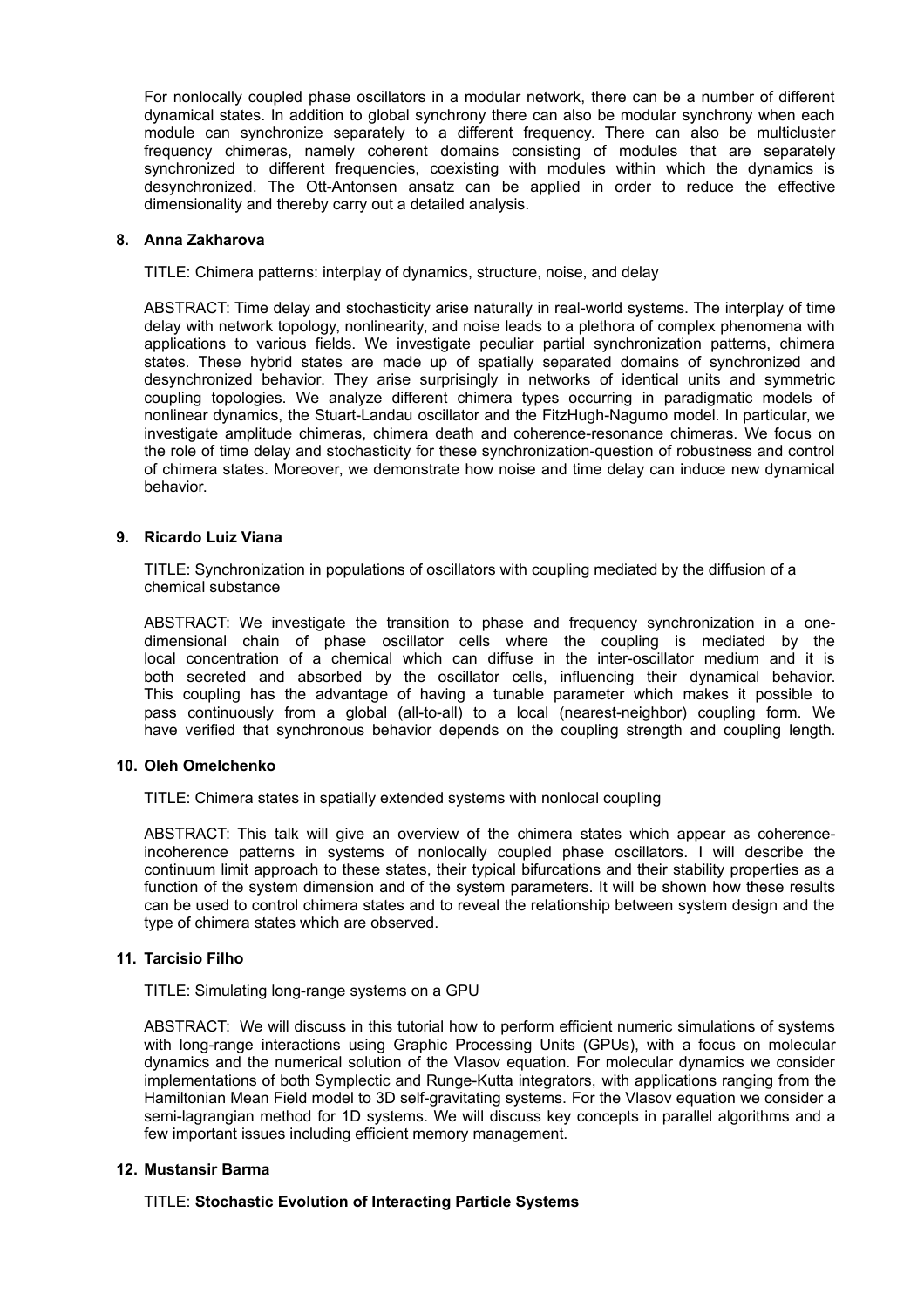ABSTRACT: Stochastically evolving systems of interacting particles display interesting dynamical properties. The interactions in question encompass processes such as exclusion, annihilation, coalescence and fragmentation. These two lectures aim to introduce the formalism, the condition to be in equilibrium and out of it, and to discuss briefly results for the steady states for a few interesting examples. More specifically, we will discuss the Master equation, and how probabilities evolve and settle into a steady state. Conditions for this to be an equilibrium state will be derived. We will discuss some techniques to determine nonequilibrium steady states as also a fruitful correspondence between the evolution operator and a many-body quantum Hamiltonian. We will illustrate all these points with reference to some paradigmatic models: the simple exclusion process, both symmetric (SEP) and asymmetric (ASEP); the single-step model of an interface with symmetric (Edwards-Wilkinson) and asymmetric (Kardar-Parisi-Zhang) evolution; the zero-range process; and coupled interface-particle models.

### **13. Giovanna Morigi**

TITLE: Collective dynamics of atomic ensembles due to long-range optomechanical forces

ABSTRACT: In this talk we will present recent theoretical work on cooling and spontaneous spatiotemporal pattern formation of atomic and molecular ensembles in optical resonators, where the key ingredient of the dynamics are the coherent and dissipative long-range optomechanical forces mediated by multiple scattering of the cavity photons. These dynamics reveal the existence of prethermalized states which are expected to be stable over the experimental time scales even in the bad cavity limit.

### **14. Alessandro Campa**

TITLE: The derivation of kinetic equations: main physical aspects

ABSTRACT: In these lectures we will first derive the evolution equations of the reduced distribution functions, and then we will use them as a starting point to obtain kinetic equations. We will try to underline the main physical motivations for the choice of the necessary approximations that are employed when a kinetic equation, suitable for a certain class of systems, is constructed. In particular, we will consider the Landau and the Lenard-Balescu equations; in both cases, the collision integral, absent in the collisionless Vlasov equation, drives the one-particle distribution function to equilibrium, similarly to what occurs in the celebrated Boltzmann equation.

### **15. Celia Anteneodo**

TITLE: Synchronization: interplay between range of the interactions and time delay

ABSTRACT: Simple models that capture the essential features of the synchronization phenomenon are coupled map lattices (CMLs). Traditionally, when studying emergent patterns in CMLs, the updating of the constituent units is made synchronously (parallel updating), however, the elements in real arrays are not perfectly synchronous, that is, they do not change all at once. Then, the inclusion of time delays or other kinds of asynchronicity seems more realistic and leads to quite different emerging patterns. On the other hand, within the spatial domain, another realistic ingredient in modeling extended systems is the coupling range. We investigate the formation of completely synchronized states (CSSs) in CMLs as a function of interaction strength, range of the interaction (that can vary from first neighbors to global coupling), and a parameter that allows one to scan continuously from non-delayed to one-time delayed dynamics. We identify in parameter space, periodic orbits, limit cycles, and chaotic trajectories, and describe how these structures change with delay. These features can be explained by studying the bifurcation diagrams of a two-dimensional non-delayed map, allowing us to understand the effects of one-time delays on CSSs, e.g., regularization of chaotic orbits and synchronization of short-range coupled maps, observed when the dynamics is moderately delayed.

Refs.: Phys. Rev. E 93, 052230 (2016), Phys. Rev. E 95, 062213 (2017)

### **16. Erik Martens**

TITLE: Chimera states in modular networks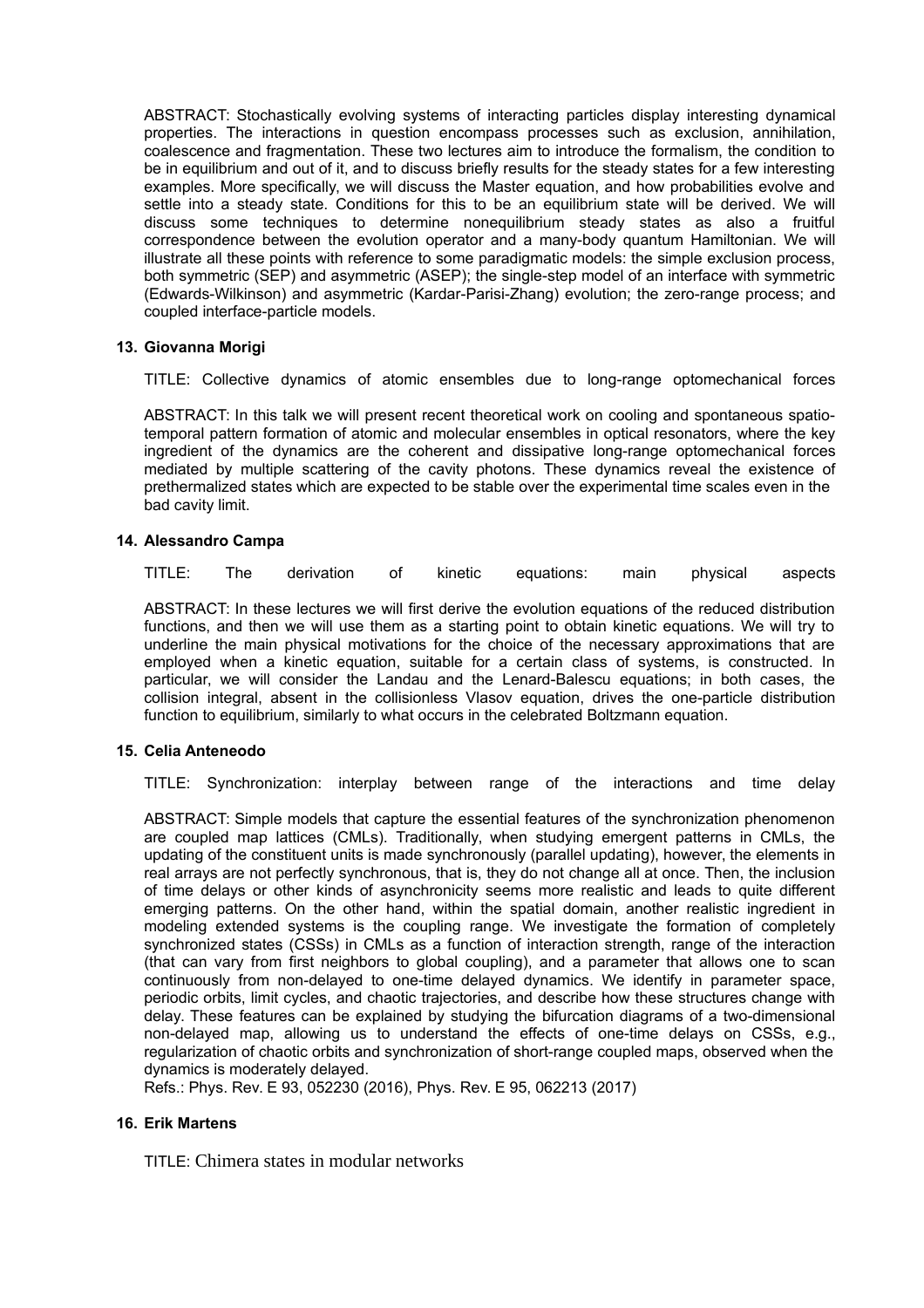ABSTRACT: Phase oscillator networks model a variety of dynamical phenomena in nature and technological applications. Many real-world networks have modular structure, that is, they consist of distinct communities. Such networks support chimera states, localized synchrony patterns where one part of the oscillators are synchronized while others drift incoherently. I discuss how chimera states and other synchronization patterns emerge in modular networks and how their mean-field dynamics can be studied via dimensional reduction methods. These insights are a fist step towards understanding how chimera states may be involved in functional and computational properties of the network. For instance, localized synchronization may encode information and thus provide function in neurobiology.

# **17. Hugues Chate**

TITLE: Synchronization and long-range interactions in dense bacterial suspensions

ABSTRACT: This talk will show that bacterial suspensions, beyond their intrinsic, dominating importance in biology, are also excellent systems to explore and test theoretical results on active matter. I will present recent experimental results on dense bacterial suspensions obtained in the groups of Masaki Sano (University of Tokyo) and Yilin Wu (Chinese University of Hong Kong). I will put them in context, situating them within our current knowledge of active matter, which I will present from a viewpoint adapted to the topic of this workshop.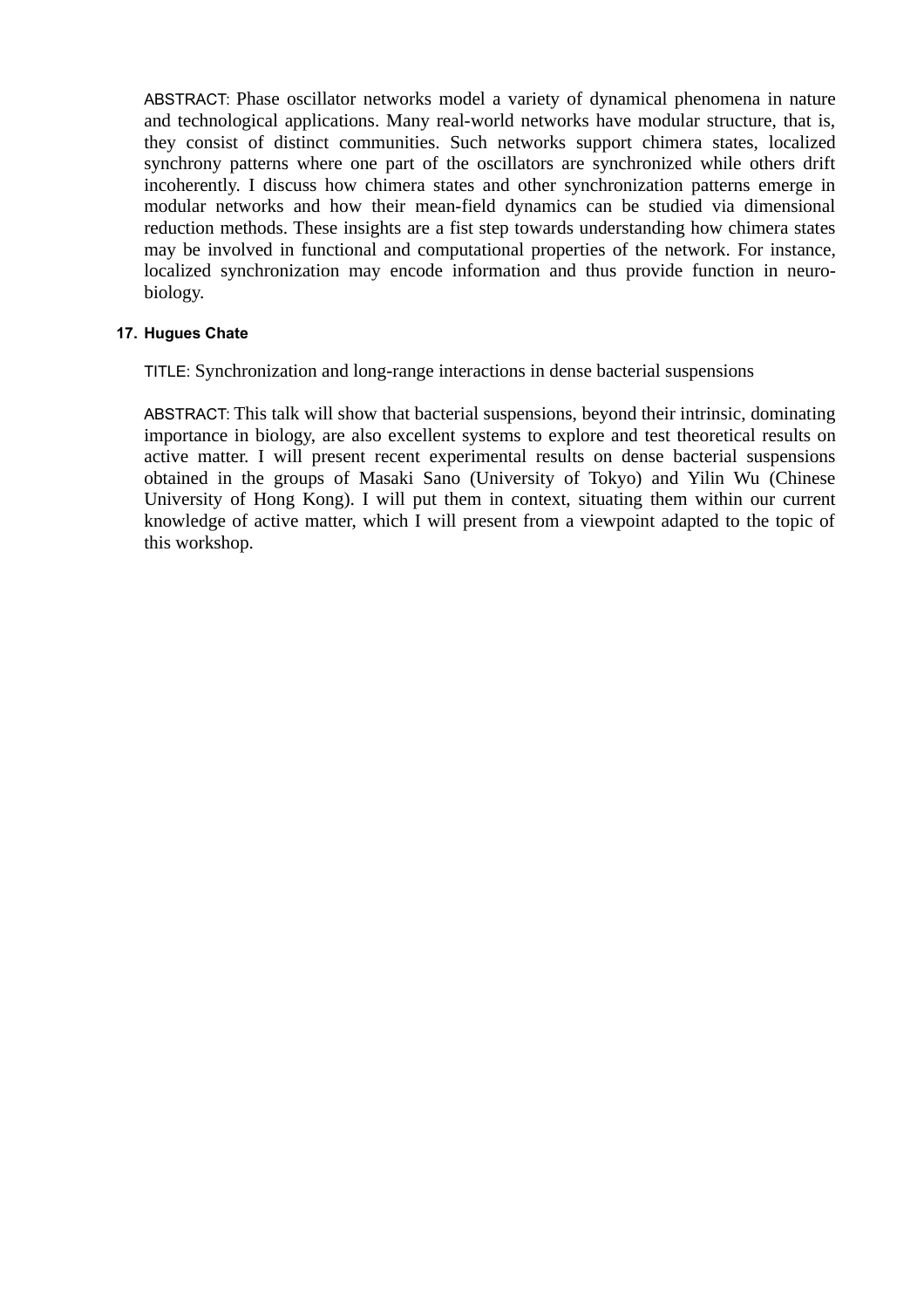*Workshop on Long-range Interactions and Synchronization ICTP-SAIFR, Sao Paulo, Brazil May 28 – 31, 2018*

# **List of Abstracts**

# **SHORT TALKS**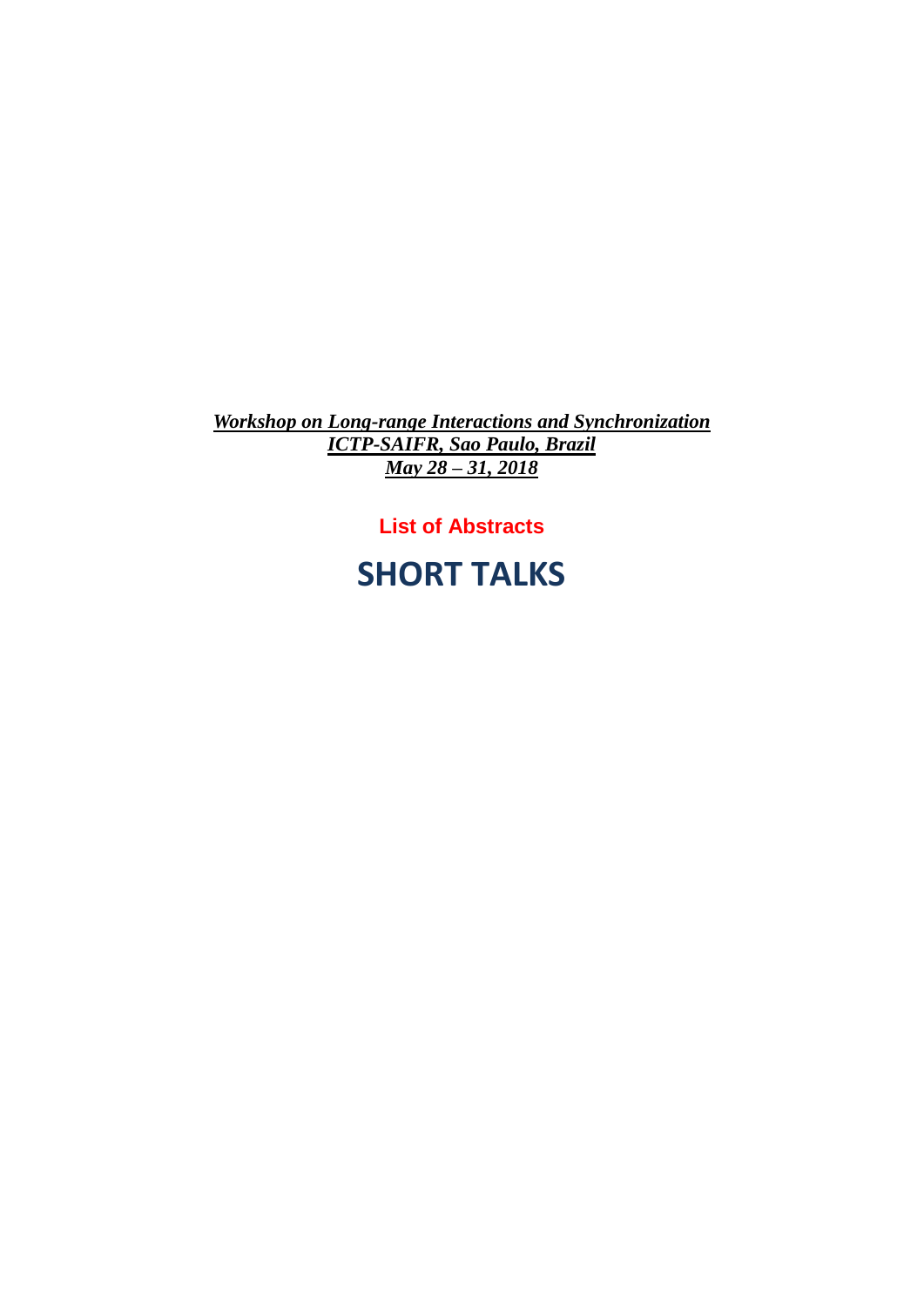### Synchronization induced by external forces in modular networks

Carolina Arruda Moreira (Instituto de Física Gleb Wataghin)

The processing of information in the cerebral cortex seems to be associated with the synchronized firing of a specific group of neurons. However, overall synchronization is related to abnormalities such as epilepsy and Alzheimer's disease. In this seminar we will study the synchronization model in complex networks subject to external stimuli. We are interested in analyzing the balance between spontaneous synchronization and that triggered by external stimulus. In particular, we will show under which conditions (network topology, connection strength and external force) the stimulation of a fraction of the network nodes leads to global synchronization.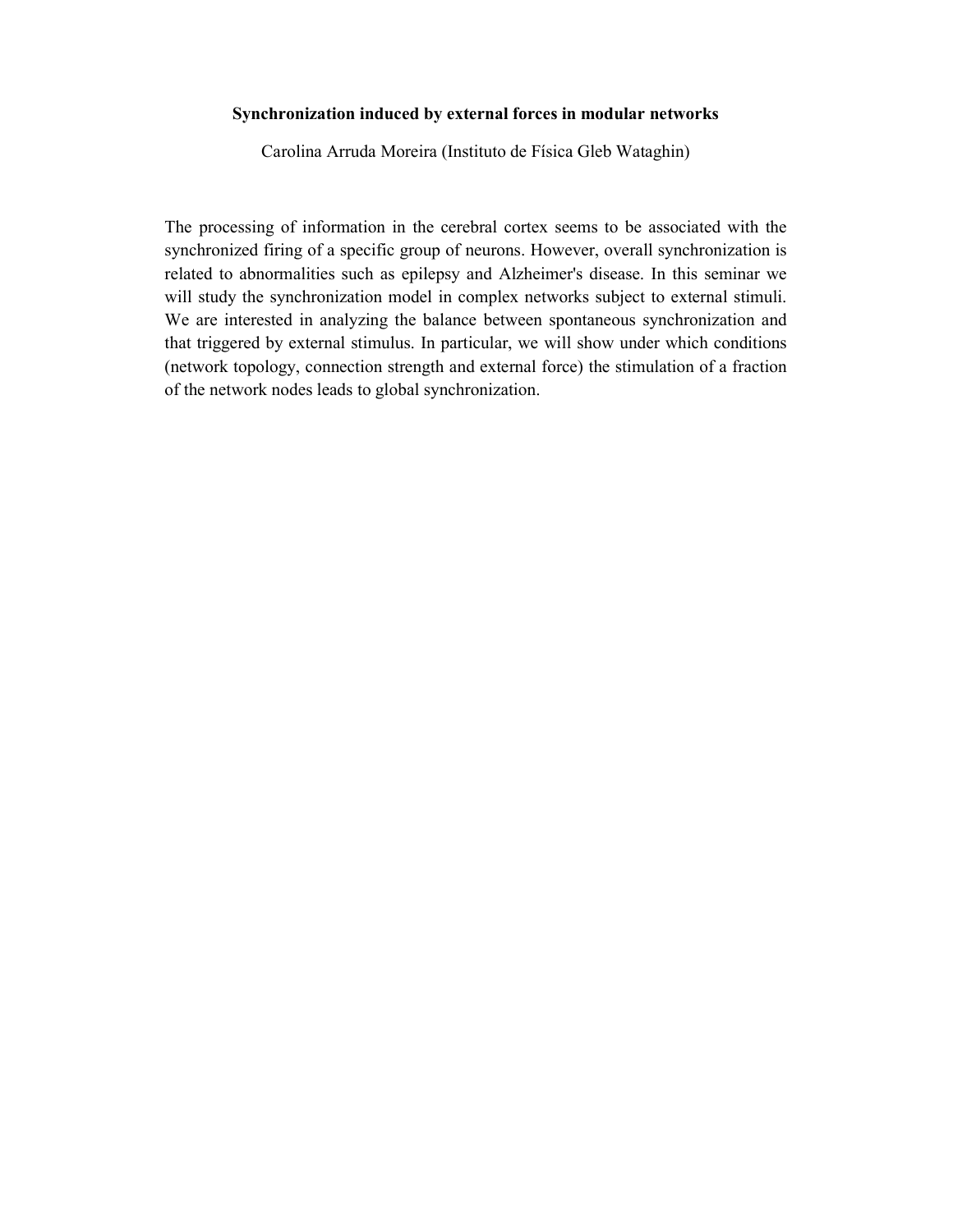### Bifurcations in Vlasov and Kuramoto equations

David Métivier (Los Alamos National Laboratory)

The mean field description of plasmas and self-gravitating systems leads to the Vlasov (or Collisionless Boltzmann) equation. Similarly, a large system of Kuramoto oscillators can be described through a kinetic equation sometime refered as the Kuramoto equation. A lot of efforts have been made to study the stability of their steady states resulting, for example, in the discovery of the Landau damping - which is a common feature of both systems. In my presentation, I will address the question of the bifurcations in these systems by studying weakly unstable steady states. What is the nature and shape of the bifurcation? Physically, this question is relevant to study, for example galactic dynamics (e.g. radial orbit instability) or the synchronization of coupled oscillators. Again both models share similarities, but also differences that I will review in different examples. This is joint work with J. Barré, Y. Y. Yamaguchi and S. Gupta.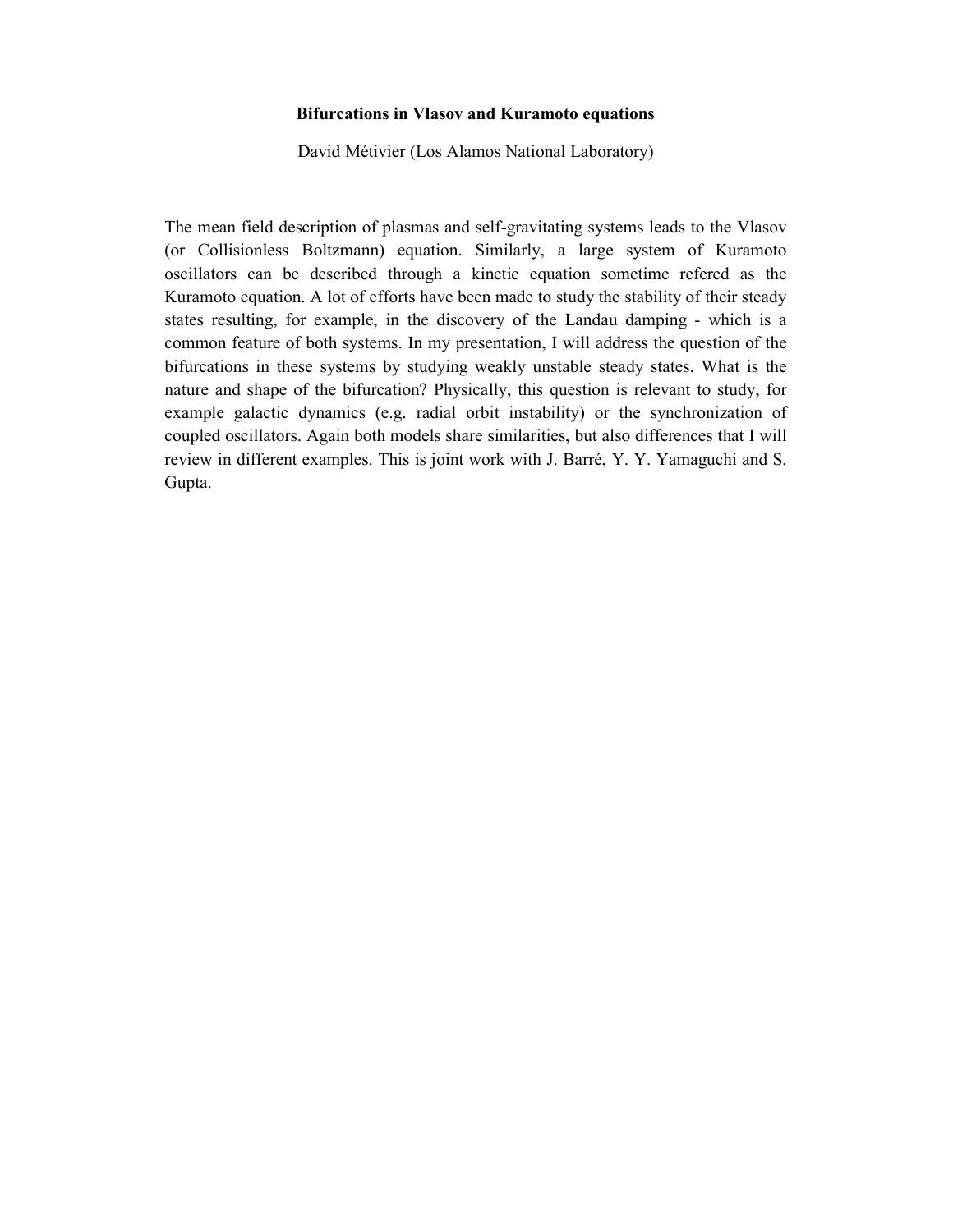### Activity induced synchronization

Demian Levis (Ecole Polytechnique Federale de Lausanne)

The emergence of synchronized states in populations of mobile entities is widely observed in very different contexts: from animal groups - like fireflies flashing at unison, flocks of birds moving coherently or crowds of people walking cooperatively on the London's Millenium bridge - to robot swarms or synthetic colloidal systems. However, previous studies on synchronization have focused on, either immobile oscillators, or mobile oscillators which phase does not directly influence the way they move in space.Here, we focus on the synchronization of motile entities - active particles which rotate with an intrinsic frequency - and show that self-propulsion, or activity, induces a qualitatively new and generic synchronization route. This new synchronization scenario generates two novel phases: (i) a first phase where oscillators cooperate to suppress their intrinsic rotations and move collectively along a given direction; a phase showing long-range order in 2D (akin to the celebrated Toner-Tu flocking phase). (ii) a second phase where particles of opposite chirality segregate into two macroscopic structures. Both phases feature motility-induced macroscopic synchronization in 2D, which is not achievable for the typically considered case of immobile oscillators in low dimensional systems.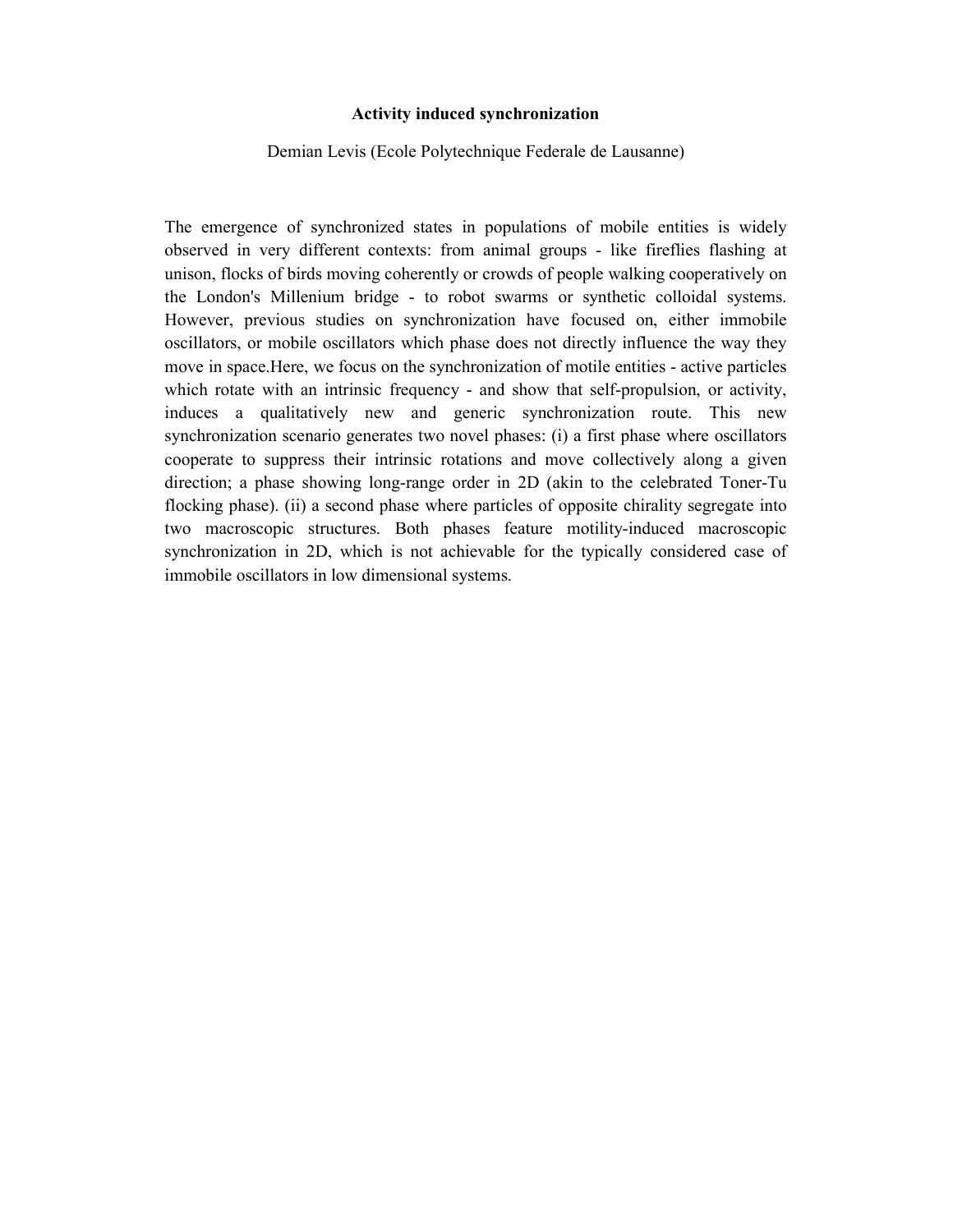### A network of networks model to study phase synchronization using structural connection matrix of human brain

Fabiano Alan Serafim Ferrari (Universidade Federal dos Vales do Jequitinhonha e Mucuri)

The cerebral cortex plays a key role in complex cortical functions. It can be divided into areas according to their function (motor, sensory and association areas). In this paper, the cerebral cortex is described as a network of networks (cortex network), we consider that each cortical area is composed of a network with small-world property (cortical network). The neurons are assumed to have bursting properties with the dynamics described by the Rulkov model. We study the phase synchronization of the cortex network and the cortical networks. In our simulations, we verify that synchronization in cortex network is not homogeneous. Besides, we focus on the suppression of neural phase synchronization. Syn- chronization can be related to undesired and pathological abnormal rhythms in the brain. For this reason, we consider the delayed feedback control to suppress the synchronization. We show that delayed feedback control is efficient to suppress synchronous behavior in our network model when an appropriate signal intensity and time delay are defined.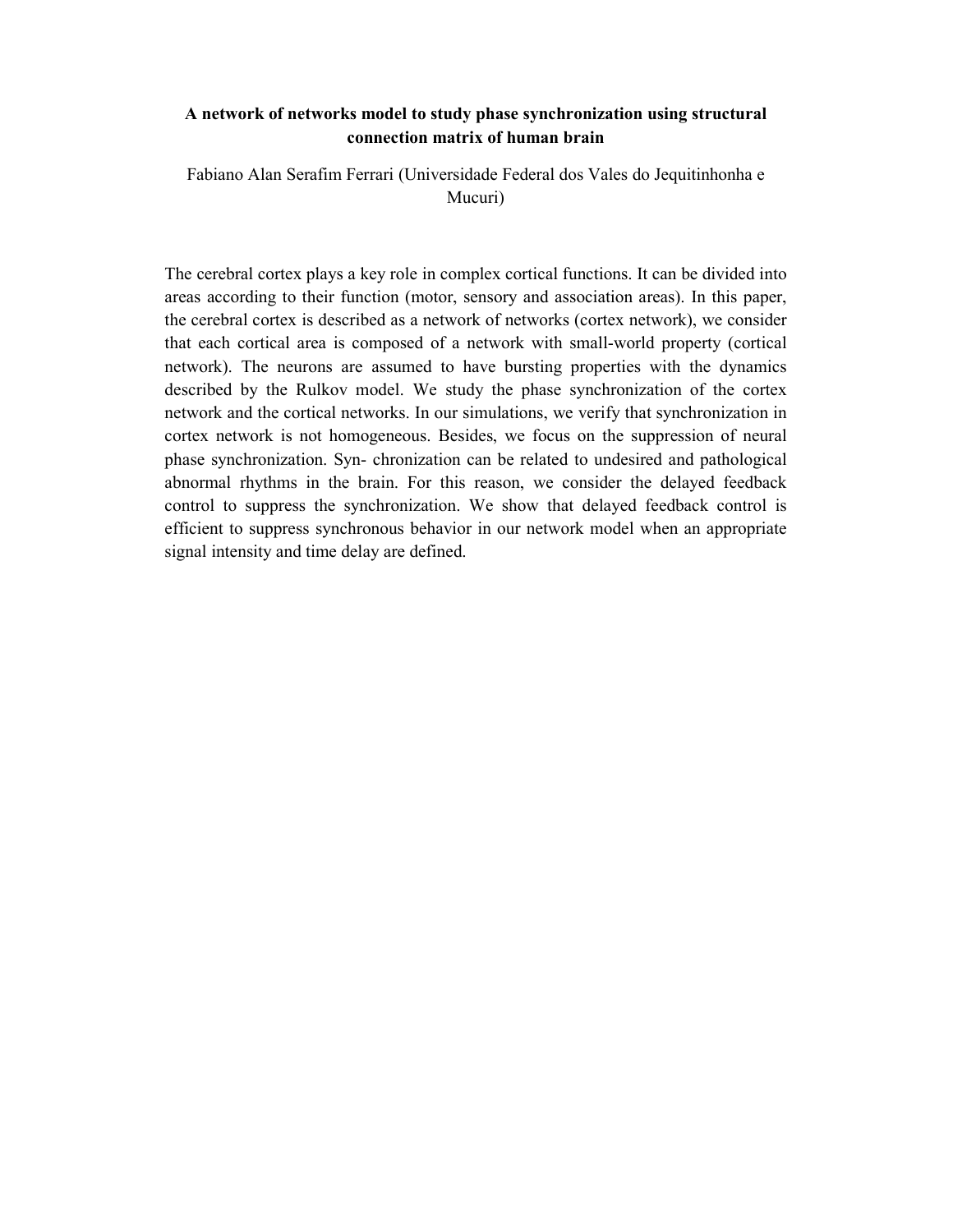### Mobility-induced persistent chimera states

Gabriela Petrungaro (Instituto de Investigacion en Biomedicina de Buenos Aires)

Chimera states are complex spatio-temporal patterns in which order and disorder coexist within the same state in systems of identical oscillators. Since their discovery in 2002, they have demonstrated to be broadly encountered in multiple systems in one and two dimensions with distinct coupling schemes, both in theoretical and experimental systems. Despite the great progress made in understanding chimera states, the mechanisms and conditions for their existence are still not clear. In addition, although they are thought to play a role in natural systems, most of the experimental evidence is find in carefully designed laboratory setups. In this work we study chimera states that spontaneously emerge in a system of mobile, locally coupled identical oscillators in the presence of coupling delays. The system has its main motivation in the vertebrate segmentation clock, a tissue generating cyclic patterns that is thought to be a population of coupled oscillators where significant coupling delays occur together with cell movements. In addition to well-known chimera states where in-phase order coexists with disorder, we find other kinds: antichimera states where antiphase order coexists with disorder and dual-chimera states where both in-phase and anti-phase order coexist with disorder. These chimera states are dynamic and can persist for long times for intermediate mobility values. We analyse their occurrence and persistence and discuss the mechanisms leading to the formation of these chimera states in different mobility regimes (Petrungaro et al. 2017).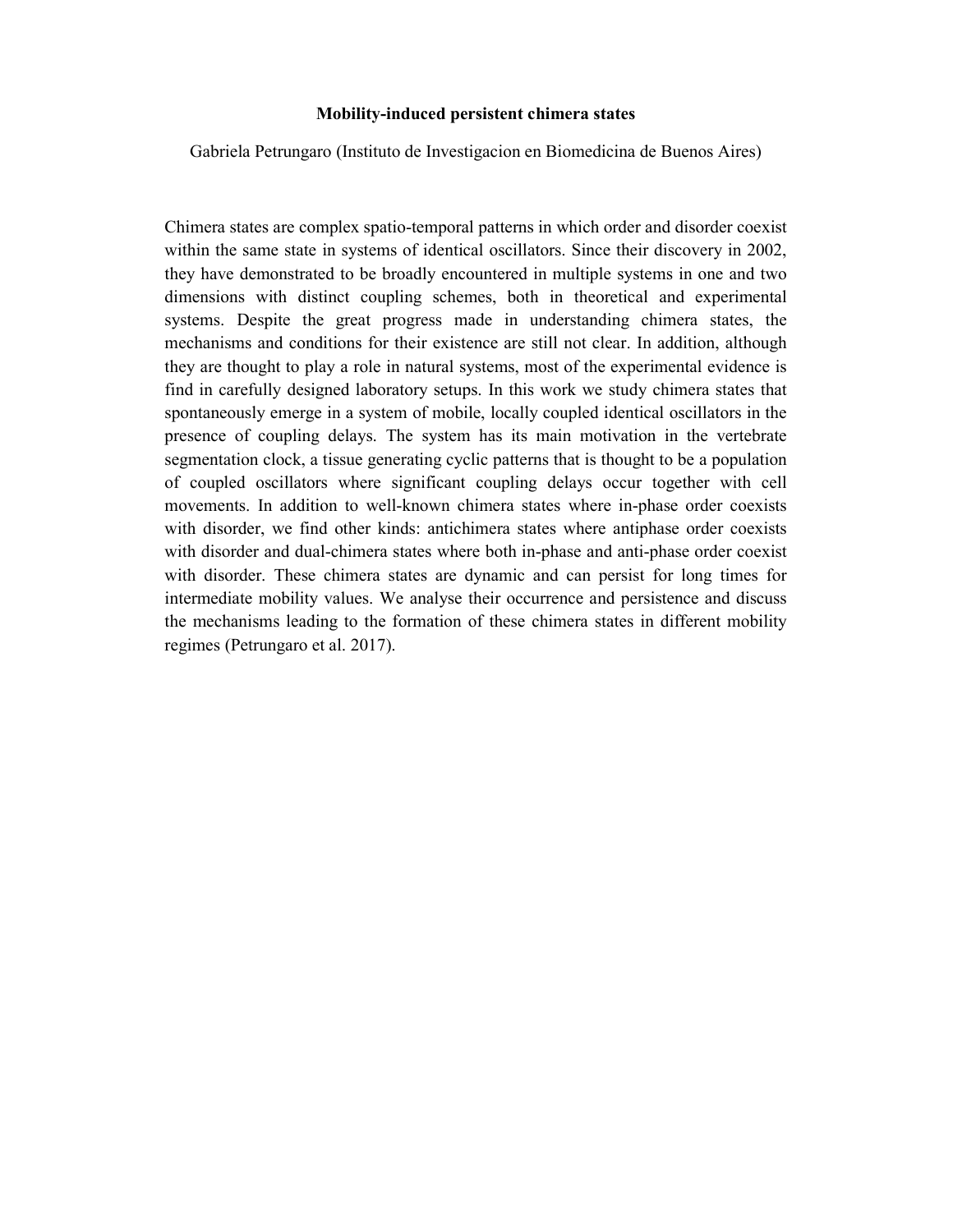# Reconstruction of oscillatory systems: the impact of local network characteristics on the probabilities of false positive and false negative conclusions about links

Gloria Cecchini (University of Aberdeen)

Networks are one of the most frequently used modelling paradigms for dynamical systems. Investigations towards synchronisation phenomena in networks of coupled oscillators have attracted considerable attention, and so has the analysis of chaotic behaviour and corresponding phenomena in networks of dynamical systems to name just a few. A typical network inference procedure estimates the connectivity between apriori specified nodes in a network. If the connectivity measure passes a certain threshold, a link between the corresponding nodes is assumed to be present.

Selecting the threshold, not only controls how many links are inferred correctly but also establishes the number of incorrectly determined links. There are two types of errors, (i) a link may be erroneously considered present, this false positive conclusion is referred to as a type I error; (ii) a present link may remain undetected, this false negative conclusion is referred to as a type II error. We consider two different oscillatory systems and reconstruction methods, namely pulse-coupled neuronlike oscillators, and coupled phase oscillators.

We present numerical simulations showing that local network characteristics influence the probability of type I and type II errors. In particular, we show that the probability of type I error is influenced by the shortest path length and the probability of type II error by the detour coefficient. The same behaviour is present for different network dimensions, coupling strength, and number of data points used for the reconstruction of the network. From our findings, we can conclude that for each value of the threshold, it is more likely to have a false positive conclusion about a link, when this non-existing link connects 2 nodes with shorter distance, and that it is more likely to have a false negative conclusion about a link when it has a higher detour coefficient.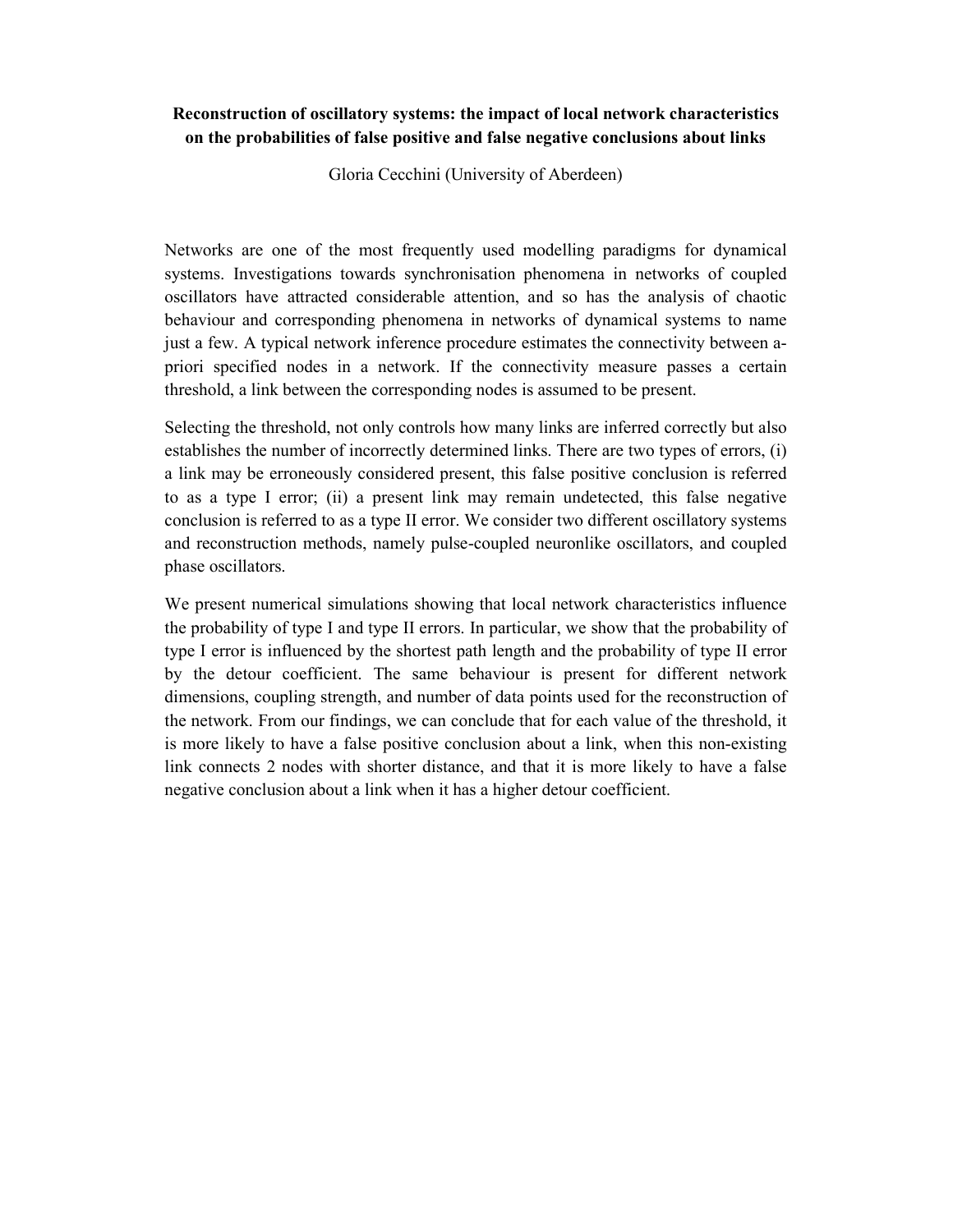### Synchronisation in coupled oscillators with time-varying parameters

Maxime Lucas (University of Florence)

Complex oscilatory dynamics abounds in nature. Moreover, such oscillations often interact and can yield a plethora of synchronisation phenomena. Synchronisation is of key importance in many real systems: it can be beneficial, as in circadian rhythms, or detrimental, as in epilepsy. Another key element in many real life systems is the ongoing influence of their ever changing environment. This influence makes them open systems, and the equations to describe them non-autonomous, e.g. via time-varying parameters or an external driving. Here, we present some results about the influence of time-varying parameters on synchronisation, in different coupled oscillators scenarios. In particular, we will illustrate how a time-varying driving frequency can increase the Arnold tongue of the system, and hence increase its stability. Moreover, this scenario yields a new regime of intermittent synchronisation, that does not exist in the classic case of fixed-frequency forcing. We will also illustrate how, on the other hand, in a network, fast time-variability of the coupling can induce instability in the synchronous solution of a network, yielding oscillation death. In summary, the effect of time-varying parameters -- a key element in real systems, and not much studied to date -- on different coupled oscillators systems will be presented, and various effects on their stability and synchronisation will be discussed.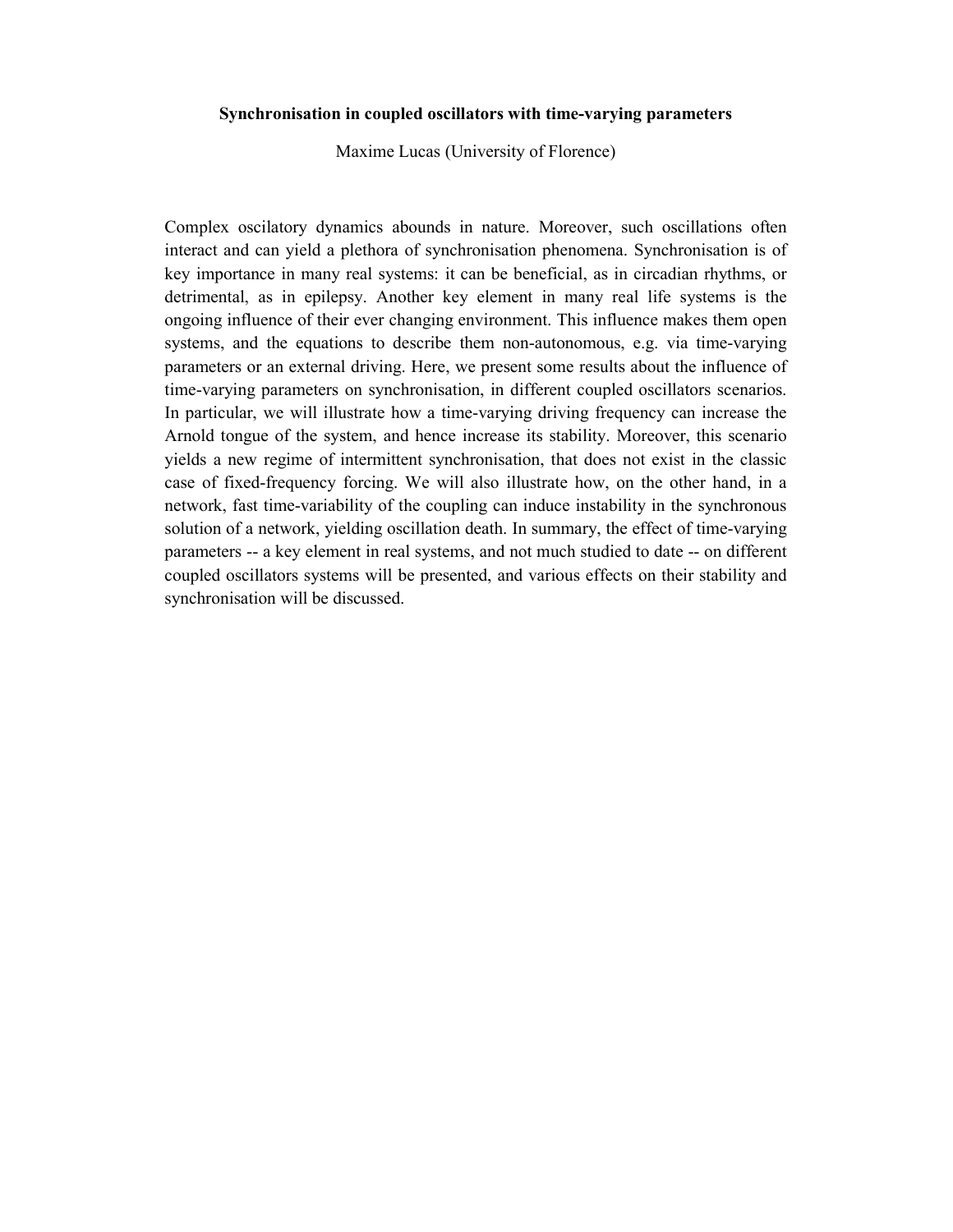### Dynamical invariance on complex networks

Pau Clusella Cobero (University of Aberdeen)

Given a reaction-diffusion system on a complex undirected network, we propose two different techniques to modify the network topology while preserving the dynamical behaviour. In the region of parameters associated to the Benjamin-Feir instability, the homogeneous solution is spontaneously destabilized when introducing the network of connections.Both schemes exploit spectral properties of the Laplacian operator associated to the graph in order to generate a new network that preserves the unstable manifold. Therefore, a small perturbation of the unstable fixed point give raise to the same irregular spatio-temporal patterns than in the original setup. The first method acts directly on the eigenmodes, thus resulting on a general redistribution of link weights which in some cases can completely change the structure of the original network. The second method uses localization properties of the eigenvectors to identify and randomize a subnetwork that is mostly embedded only into the stable manifold. We test both techniques on different network topologies using the Ginzburg-Landau system as a reference model, as well as a comparison with the Brusselator model. Whereas using the first method the correlation between the original dynamics and the new one is larger, the second method allows for a greater control at the level of singles nodes. This opens a new perspective on the multiple possibilities for the choice of a discrete spatial support so as to obtain a chosen behavior as a result of a generic reaction-diffusion system.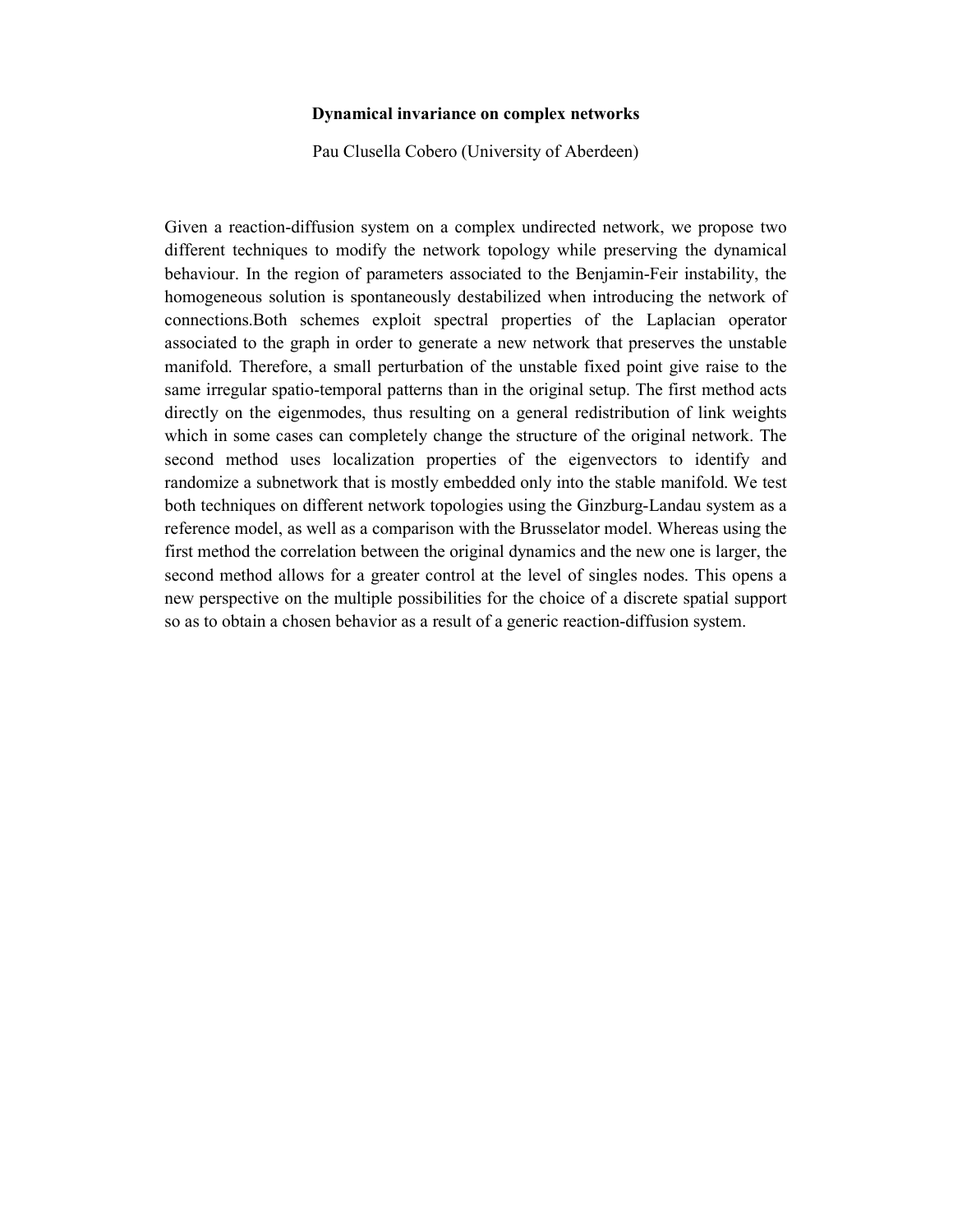### Nonequilibrium statistical mechanics of two dimensional vortex systems

Renato Pakter (Instituto de Física - Universidade Federal do Rio Grande do Sul)

Formation of large scale vortices is very common in two dimensional systems. The classical example of this is the great red spot of Jupiter. To explain this phenomenon, seventy years ago Onsager introduced the concept of negative temperature. The underlying assumption of Onsager's theory is the ergodicity of point vortex motion which he suggested to be valid in the thermodynamic limit (infinite number of point vortices). In this paper we will show that this assumption is not correct and that in the thermodynamic limit vortex motion is not ergodic. This notwithstanding, it is possible to show that a thermodynamic vortex system will relax to a stationary state with a corehalo structure which we can calculate explicitly.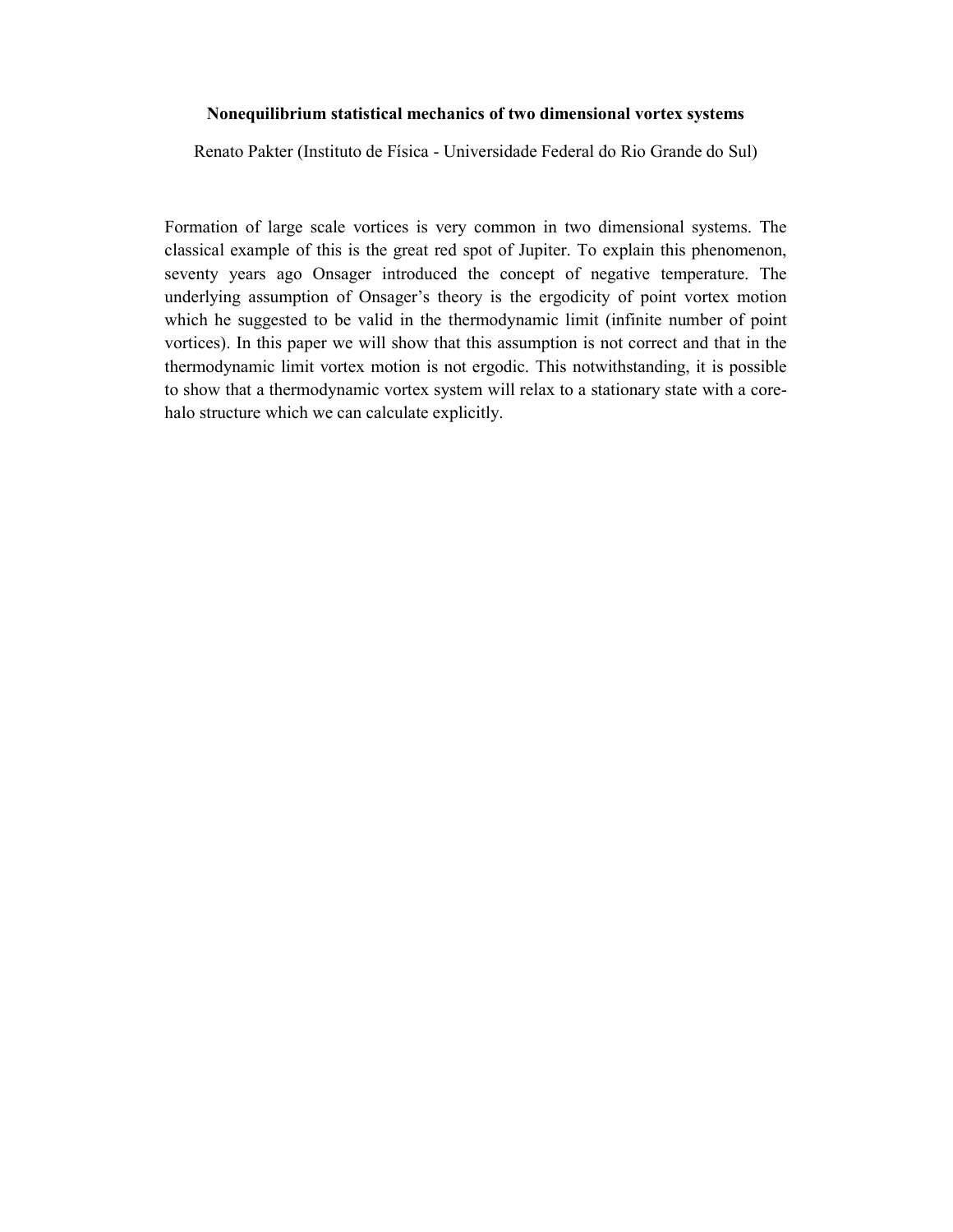# Bacterial active nematics driven by long-range hydrodynamic interactions

Xianqin Shi (CEA-Saclay / Soochow U.)

In direct continuation of Hugues Chaté's talk, I will present yet another dense bacterial suspension experiment, performed in the group of Hepeng Zhang (Shanghai Jiaotong University). I will show that this time, global order/synchronization is destroyed by the long-range interactions mediated by the fluid in which bacteria try to swim.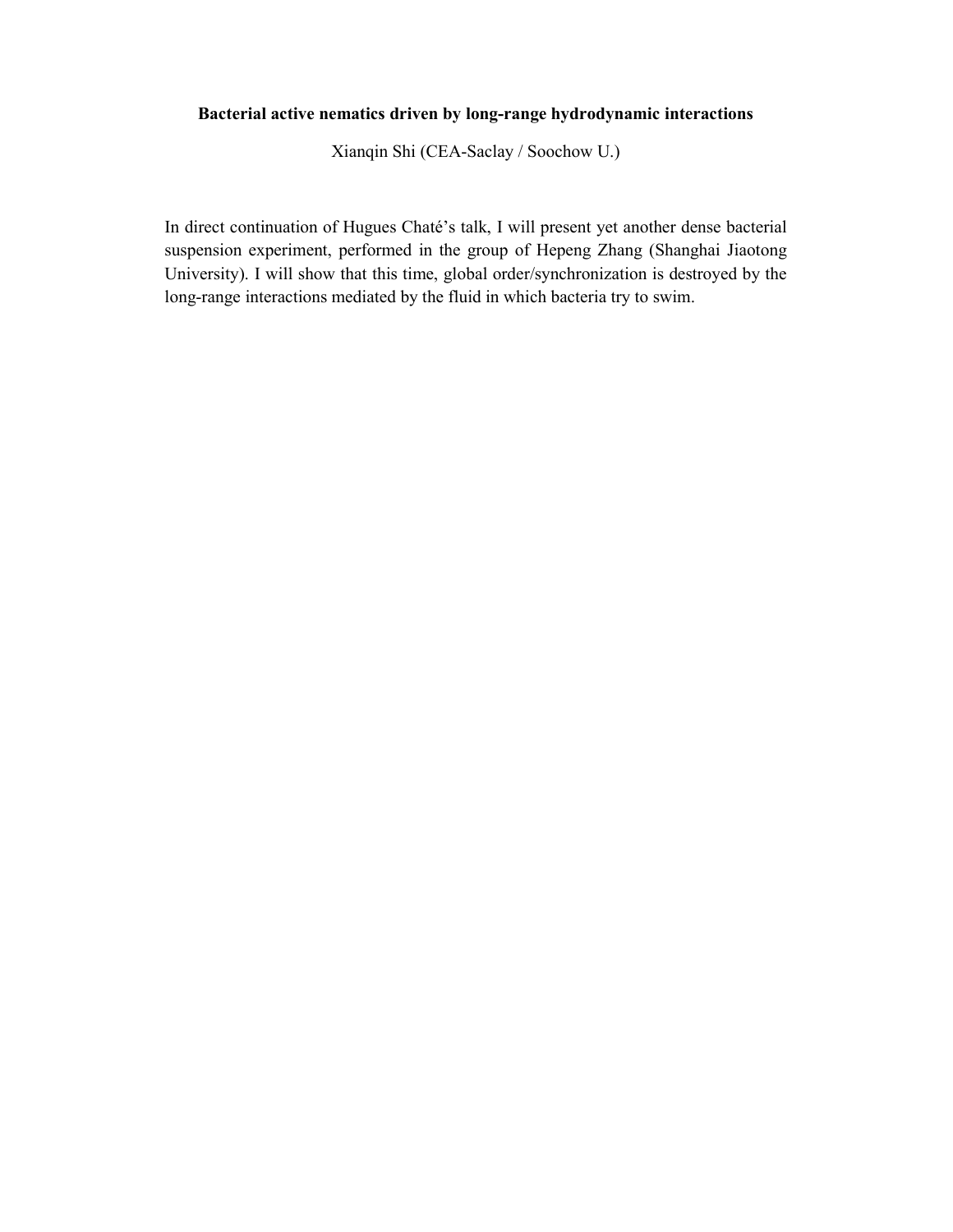### Stability and self-organization of planetary systems

Yan Levin (Instituto de Física, UFRGS)

We show that stability of planetary systems is intimately connected with their internal order. An arbitrary initial distribution of planets is susceptible to catastrophic events in which planets either collide or are ejected from the planetary system. These instabilities are a fundamental consequence of chaotic dynamics and of Arnold diffusion characteristic of many body gravitational interactions. To ensure stability over astronomical time scale of a {\it realistic} planetary system -- in which planets have masses comparable to those of planets in the solar system -- the motion must be quasiperiodic. A dynamical mechanism is proposed which naturally evolves a planetary system to a quasi-periodic state from an arbitrary initial condition. A planetary selforganization predicted by the theory is similar to the one found in our solar system.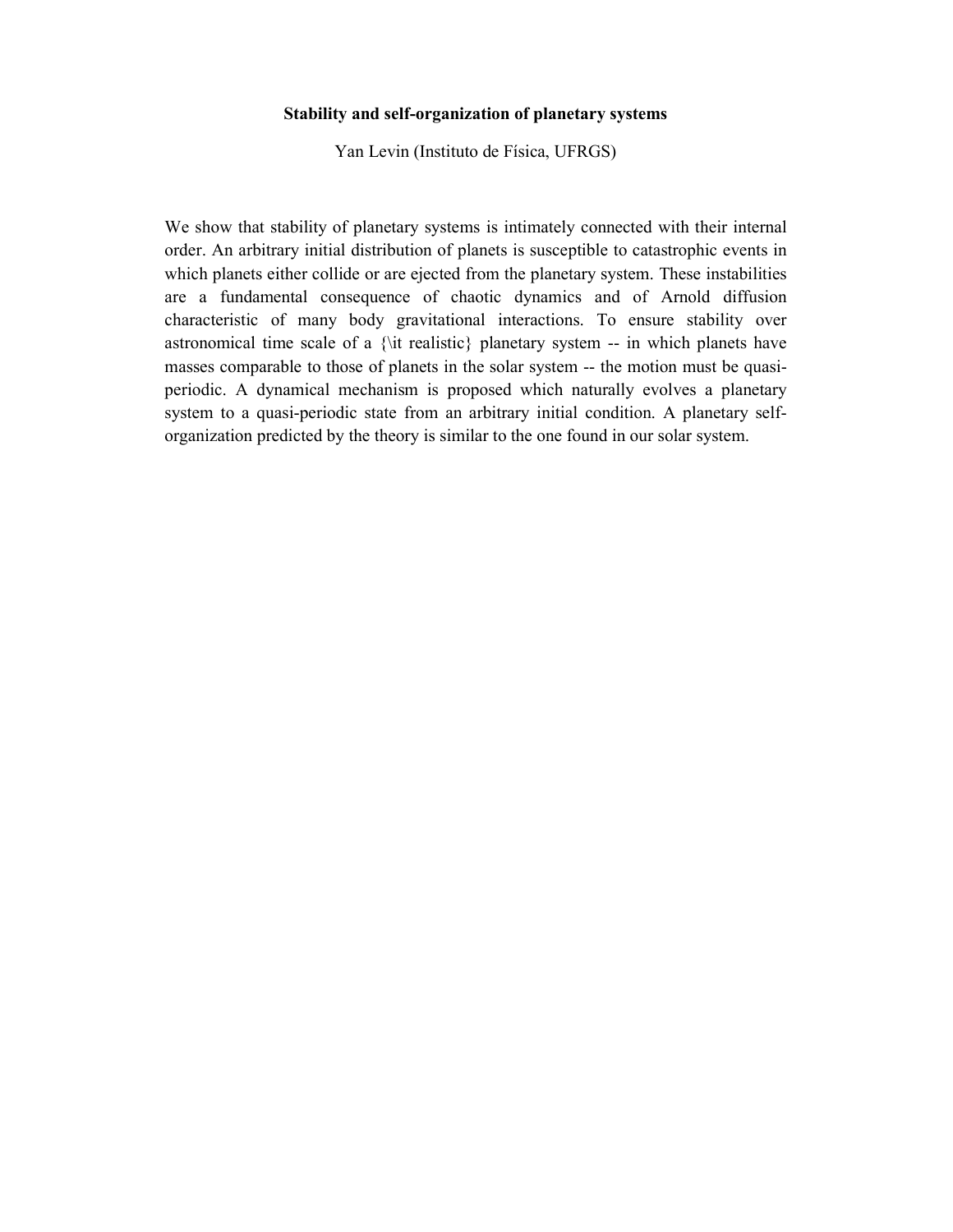### Velocity distribution for the non identical particle Hamiltonian means field model

# ZOLACIR TRINDADE DE OLIVEIRA JR (EXACT AND TECNOLOGICAL SCIENCES DEPARTMENT)

Since the early times of statistical physics development Gibbs noticed that systems which interact via long range forces are not well fitted for the statistical physics description. So new tools must be developed. In this work we study a non-identical particle Hamiltonian mean field model and we look to the velocity distribution function (VDF) of this system. We show that the VDF exhibit long tails and can be described by Lévy probability distribution function (PDF). We calculate the exponent of the Lévy PDF as 1.614 and show the rescaling of the various distributions obtained by random variables summation using the velocity as a random variable. This is an expected feature of the generalized Central Limit Theorem. We also show that each velocity for each particle behaves as a Lévy flight.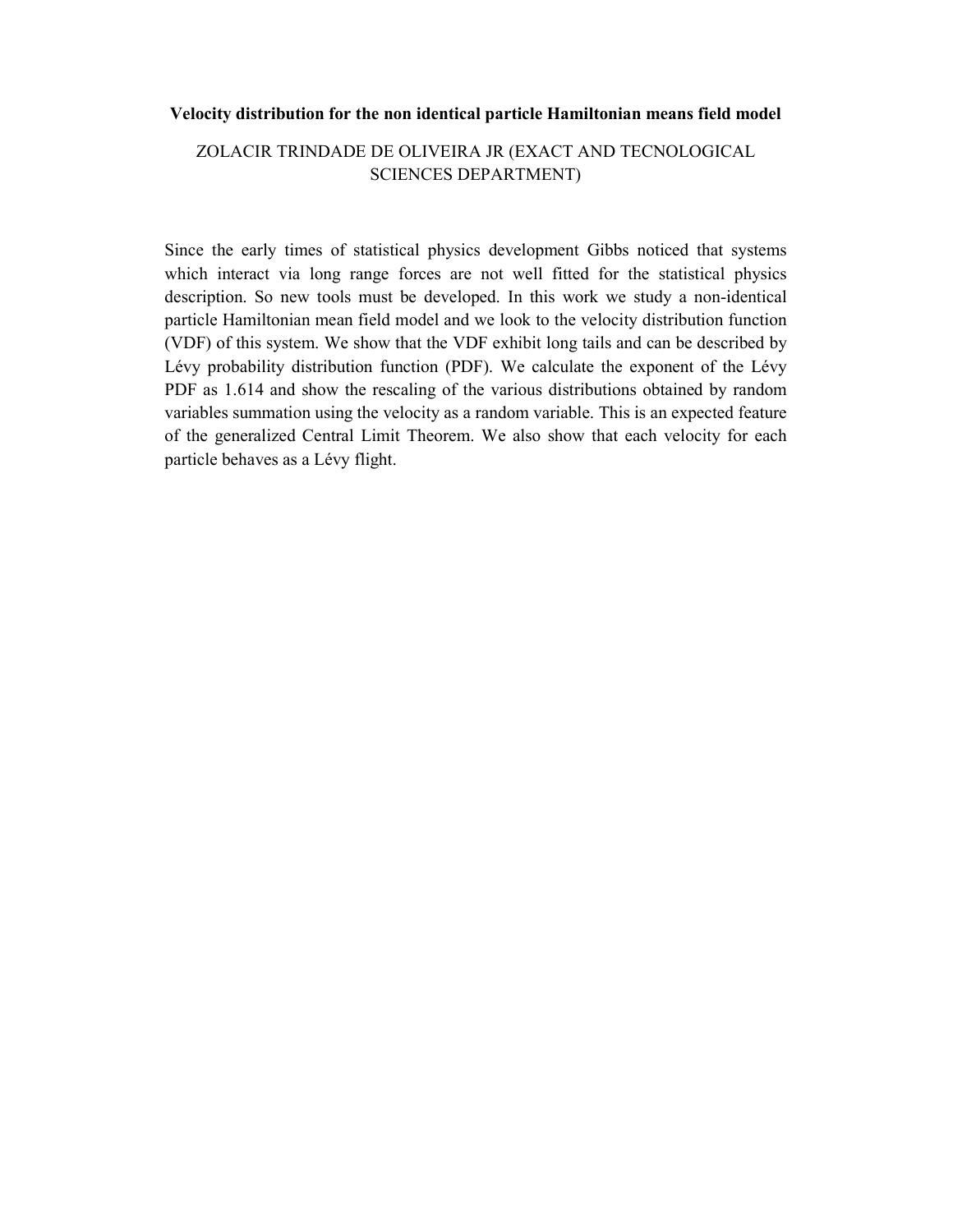*Workshop on Long-range Interactions and Synchronization ICTP-SAIFR, Sao Paulo, Brazil May 28 – 31, 2018*

**List of Abstracts**

**POSTERS**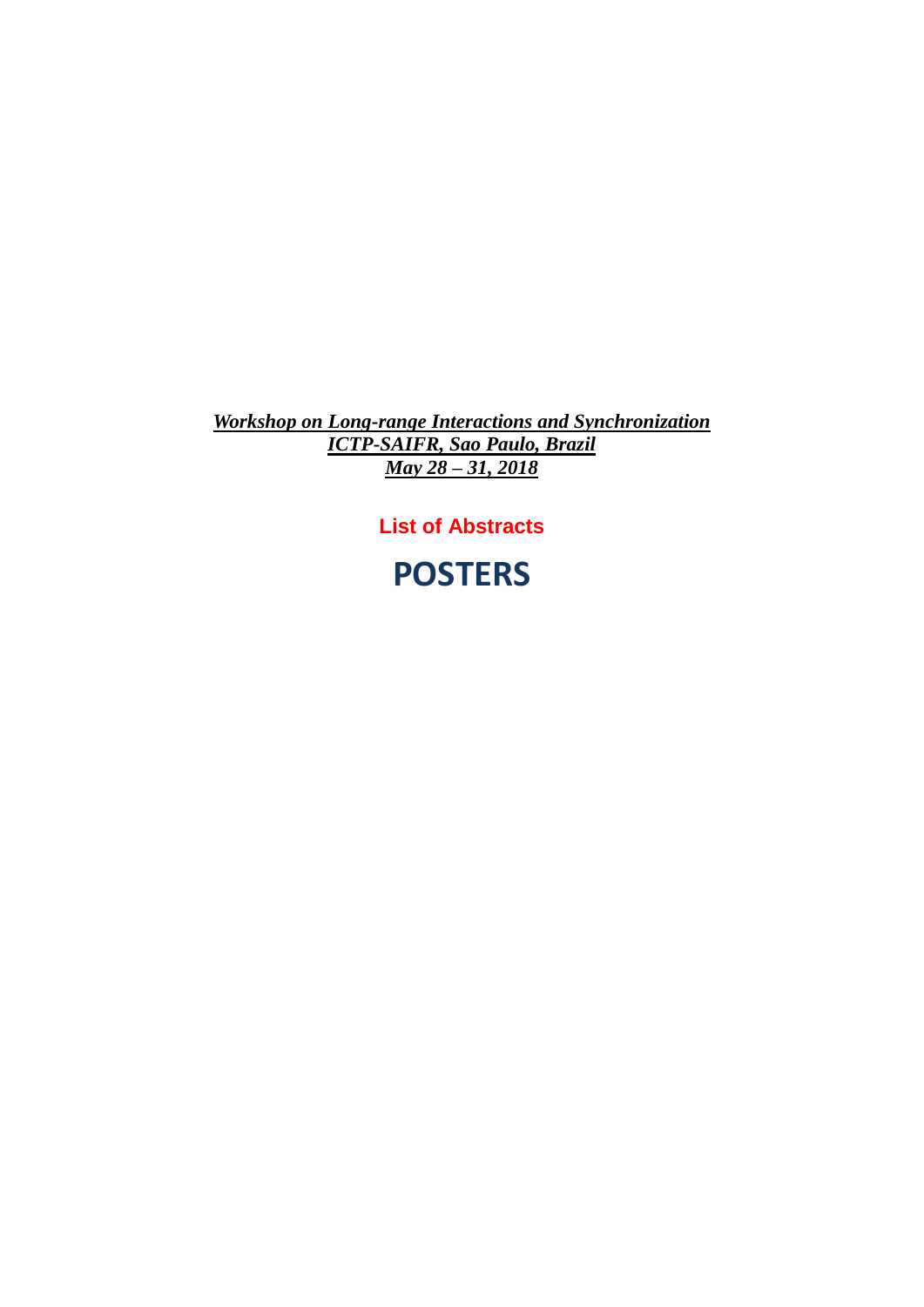### Recovering synchronization in the Kuramoto Model

JONAS FERREIRA DE OLIVEIRA (Universidade Federal de Goiás)

We investigate the Kuramoto model of globally coupled oscillators with natural frequencies distributed according to a Log-Normal function. The Log-Normal is an unimodal asymmetric function tunned by two parameters that are related to its mean and variance. We analyzed the order parameter in a parameter space and we observed that the variation of the parameter related to the variance can destroy the synchronization of the system but under certain condition also recover such synchronization. We point out that the emergence of synchronization recovery is due to particular proprieties of the Log-Normal distribution.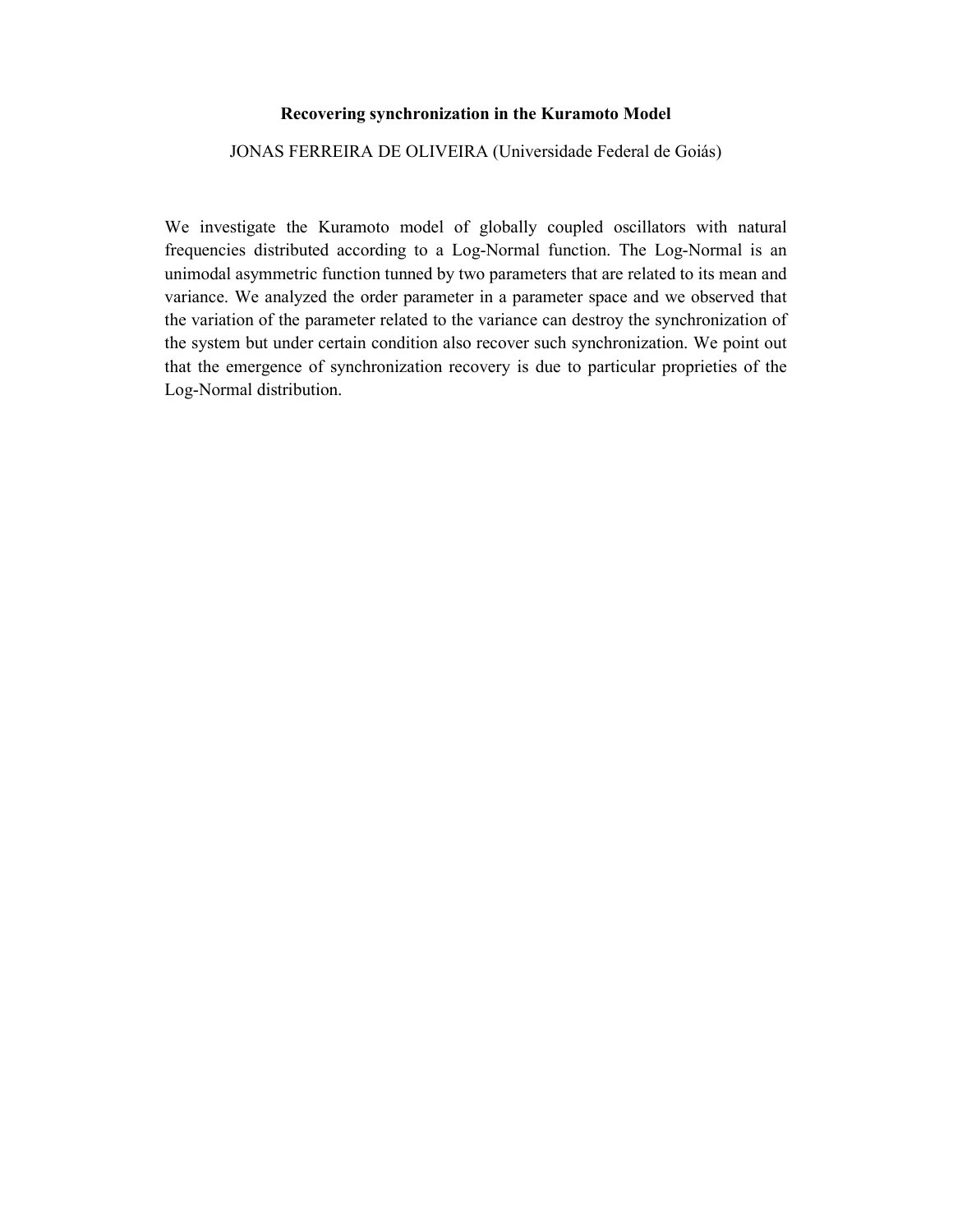## Many-body homogeneous one-dimensional self-gravitating systems do not relax to thermodynamic equilibrium

Lydiane Ferreira de Souza (UnB)

The dynamics of systems with long-range interactions, which antiparticle potential decaying at long distances as  $r^{\{-\alpha\}}\$  with  $\alpha \leq d\$  where  $d\$  is the spatial dimension, comprises essentially three phases: (i) An initial violent relaxation described by the Vlasov equation; (ii) A slow relaxation towards thermodynamic equilibrium described by the relevant kinetic equation, e.~g.\ Landau or Balescu-Lenard equations and (iii) The final thermodynamic equilibrium. In the present context kinetic equations can be obtained from the Born-Bogolyubov-Green-Kirkwood-Yvon (BBGKY) hierarchy~\cite{liboff,balescu} by taking into account contributions from the two-body correlation functions. In the case of homogeneous one-dimensional systems these contributions vanish as two-particle collisions only exchange the velocities of the twoparticles and the velocity distribution function cannot change by this mechanism. As a consequence three-particle correlations must be considered leading to a much more slowly relaxation than for non-homogeneous states~\cite{marciano}. In the present work we study the relaxation to equilibrium of one-dimensional homogeneous selfgravitating systems (self-gravitating sheets)~\cite{joyce,miller}. Starting from the BBGKY hierarchy and the Mayer cluster expansion we show that collisional effects vanish for homogeneous states, and thus the system never relaxes to equilibrium. This is similar to what occurs for a homogeneous gas of one-dimensional hard-spheres. This similarity is due to the event-driven nature of the dynamics in both systems.  $\begin{array}{c} {\bf \begin{array}{ccc} \hline \end{array}} \end{array}$  \bibitem{liboff} R.~L.~Liboff, {\it Kinetic Theory -Classical, Quantum, and Relativistic Descriptions}, 3rd ed, Springer-Verlag (New York, 2003). \bibitem{balescu} R.~Balescu, {\it Statistical Dynamics - Matter out of Equilibrium}, Imperial College Press (London, 1997). \bibitem{marciano} T.~M.~Rocha Filho, A.~E.~Santana, M.~A.~Amato and A.~Figueiredo, Phys.\ Rev.\ E  ${\bf 90}$  (2014) 032133. \bibitem {joyce} M.~Joyce, T.~Worrakitpoonpon, Phys.\ Rev.\ E {\bf 84} (2011) 011139. \bibitem{miller} K.~R.~Yawn and B.~N.~Miller, Phys.\  $Rev \ E \ \{ \bf bf \ 68 \} \ (2003) \ 056120. \end{the bibliography}$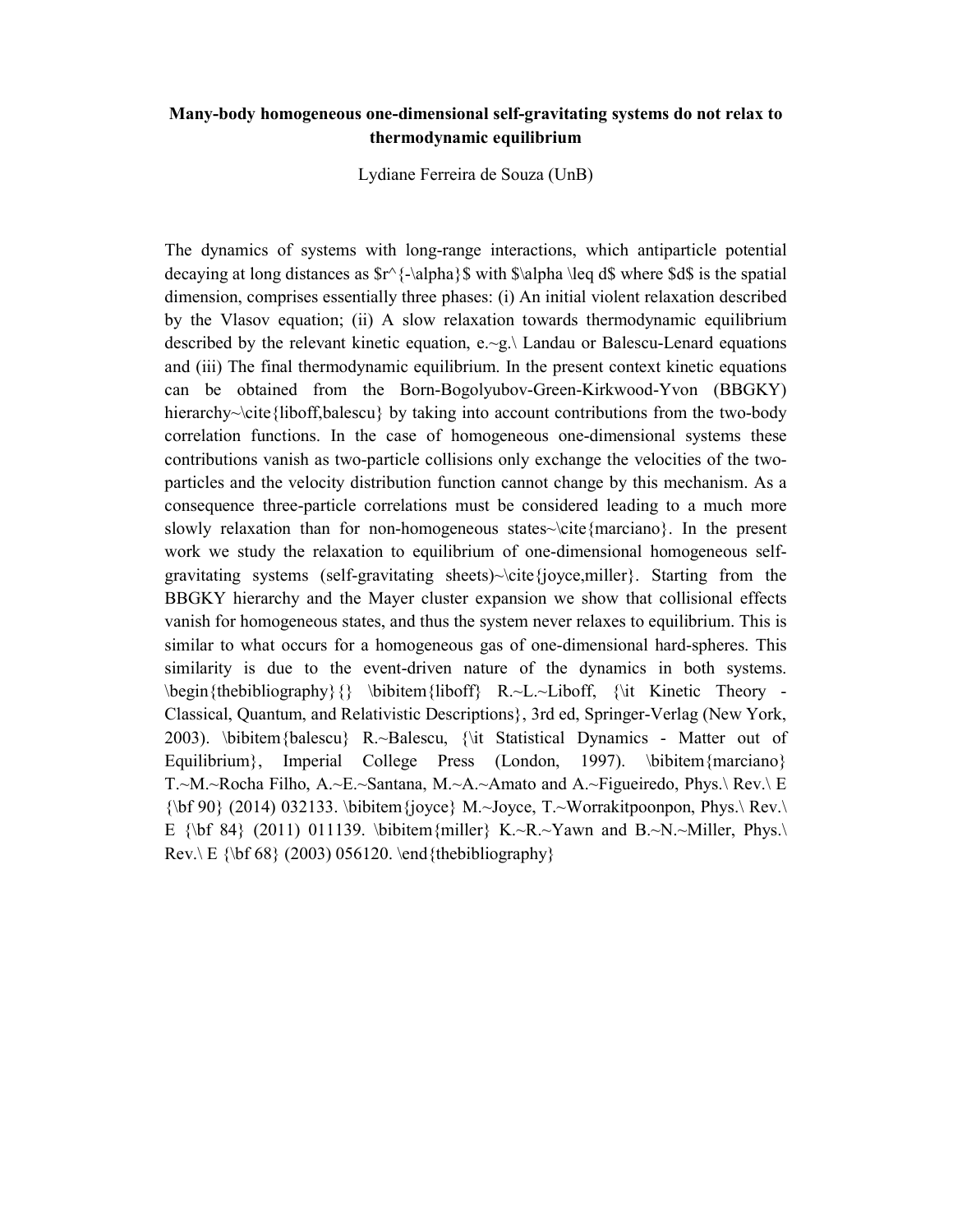### Energy transport in coupled chains with long-range interparticle interactions

María Florencia Carusela (Instituto de Ciencias, Universidad Nacional de General Sarmiento)

In this work we study the energy transport along two one-dimensional chains of atoms with long-range interactions. The chains are connected together by a short-ranged modulated coupling and short-coupled to thermal reservoirs at different temperatures. We analyze the role of the interplay between the modulation of the contact and the range \alpha of the interactions. We study the existence of different energy transport regimes depending on frequencies, size of the system and \alpha. The heat current and the temperature profiles in the nonequilibrium steady state are obtained by dynamical molecular simulations.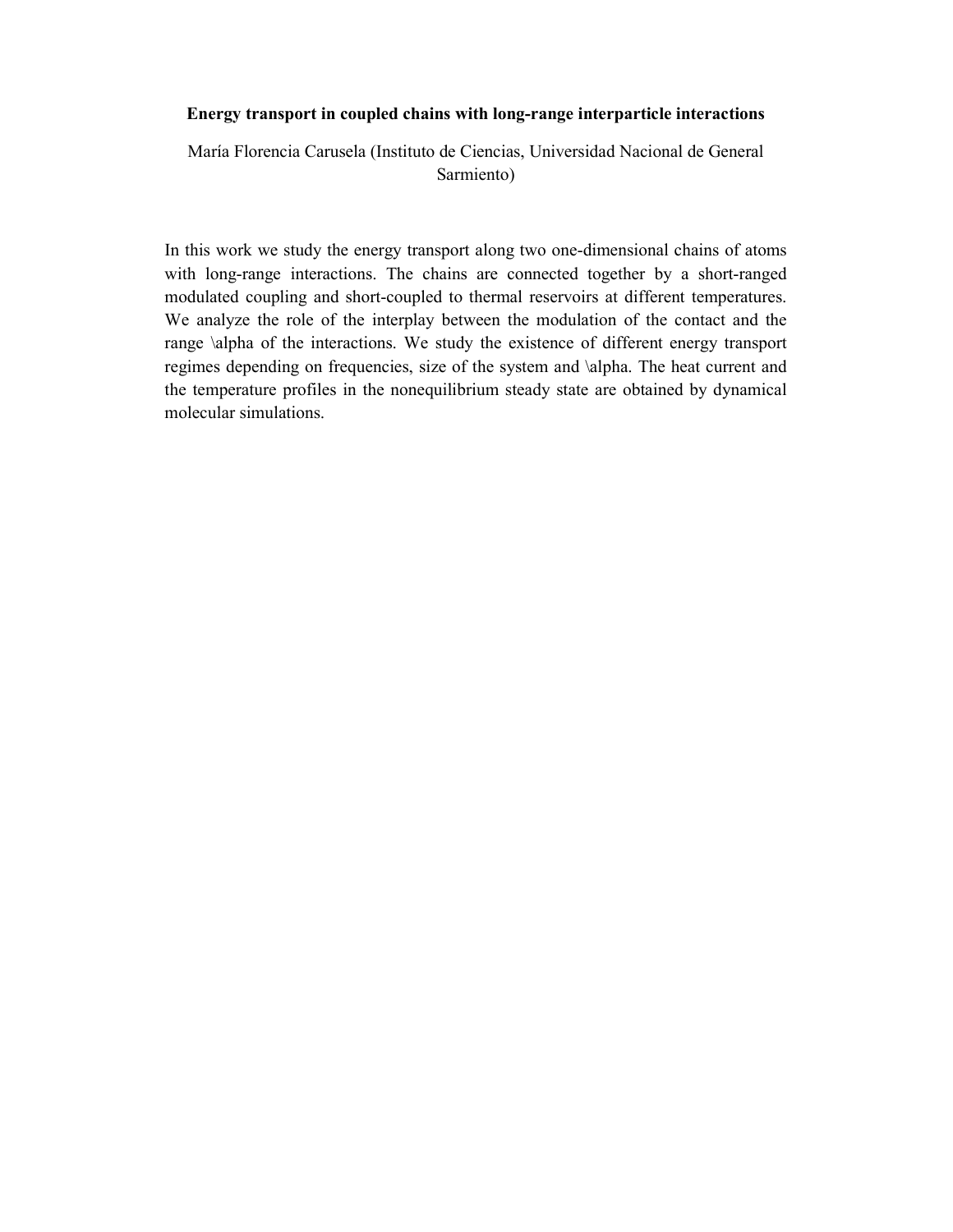### Anderson Localization of Light and Multifractality

Noel Araujo Moreira (Instituto de Física de São Carlos - Universidade de São Paulo)

Scattering in a medium may block wave transport, creating a wave localized over a region. This phenomenon is known as Anderson Localization and was first discovered for electrons in disordered solids, but it also applies to sound or light waves. In 3D models, such effect shows a phase transition between localization-delocalization, and multifractal structure may be found studying wavefunctions or energy spectrum of the system. However, no study of multifractality over light Anderson localization was reported. In this work, we simulate a cold atom cloud with long-range interactions via light scattering. The nature of the phase transition is investigate using multifractals statistics over wavefunctions. The results shows regions which localizationdelocalization have distinct signatures, even though the expected values from multifractal theory could not be achieved due to computational limitation.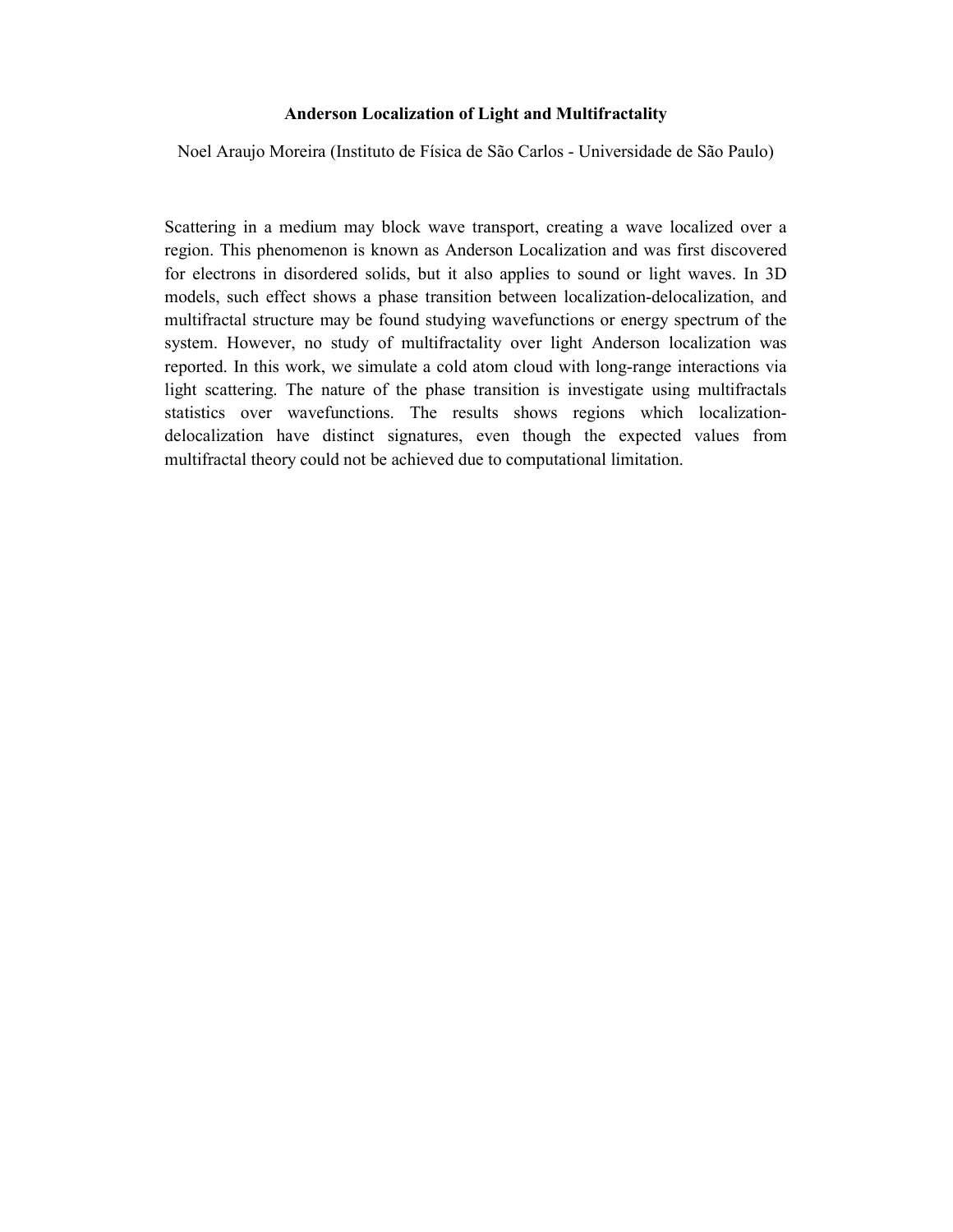### What does virialization mean?

Suzana Ester R. J. de Oliveira (Universidade Estadual de Santa Cruz)

The virial theorem allows one to know the fractions of the total energy of a system and, as a consequence, the estimate of several important characteristics of its evolution. Systems that interact by long range forces are known to have proper features, as a stage called violent relaxation; unequivalence of ensembles; negative heat capacity; non additivity of extensive thermodynamic variables; invalidity of the energy equipartition theorem; weak ergodicity breaking; and long lasting non-equilibrium quasi-stationary states. So it is possible to say that these systems do not follow a Gaussian statistics unless they have reached the thermodynamic equilibrium. One example of a long-range interacting system is the toy model Hamiltonian Mean Field (HMF). HMF with different masses presents mass segregation (MS). The MS reveals that the system is non ergodic and, therefore, it is not in the thermodynamical equilibrium. The system constituents do not visit the phase space with equal probabilities. The system evolves as Lévy flights. So how long it takes for a system with these features to reach thermodynamic equilibrium and also how long it takes to virialize? The statment that system is virialized may depend on a greater foundation. Thermodynamical characteristics of long-ranged systems are essentially different from those short-ranged, as in the case of ideal gases. Furthermore if a system is said to be virialized, we have to ask how much time it did take to virialize. The required time to attain the virialization seems to depend on a limit process and may be function of both on the initial conditions and the number N of the system's constituent particles. The aim of this work is to stablish these relations on virializtion time, N (the number of particles) and the corresponding system initial conditions. In this sense to set how virialization occurs may elucidate a fundamental process.